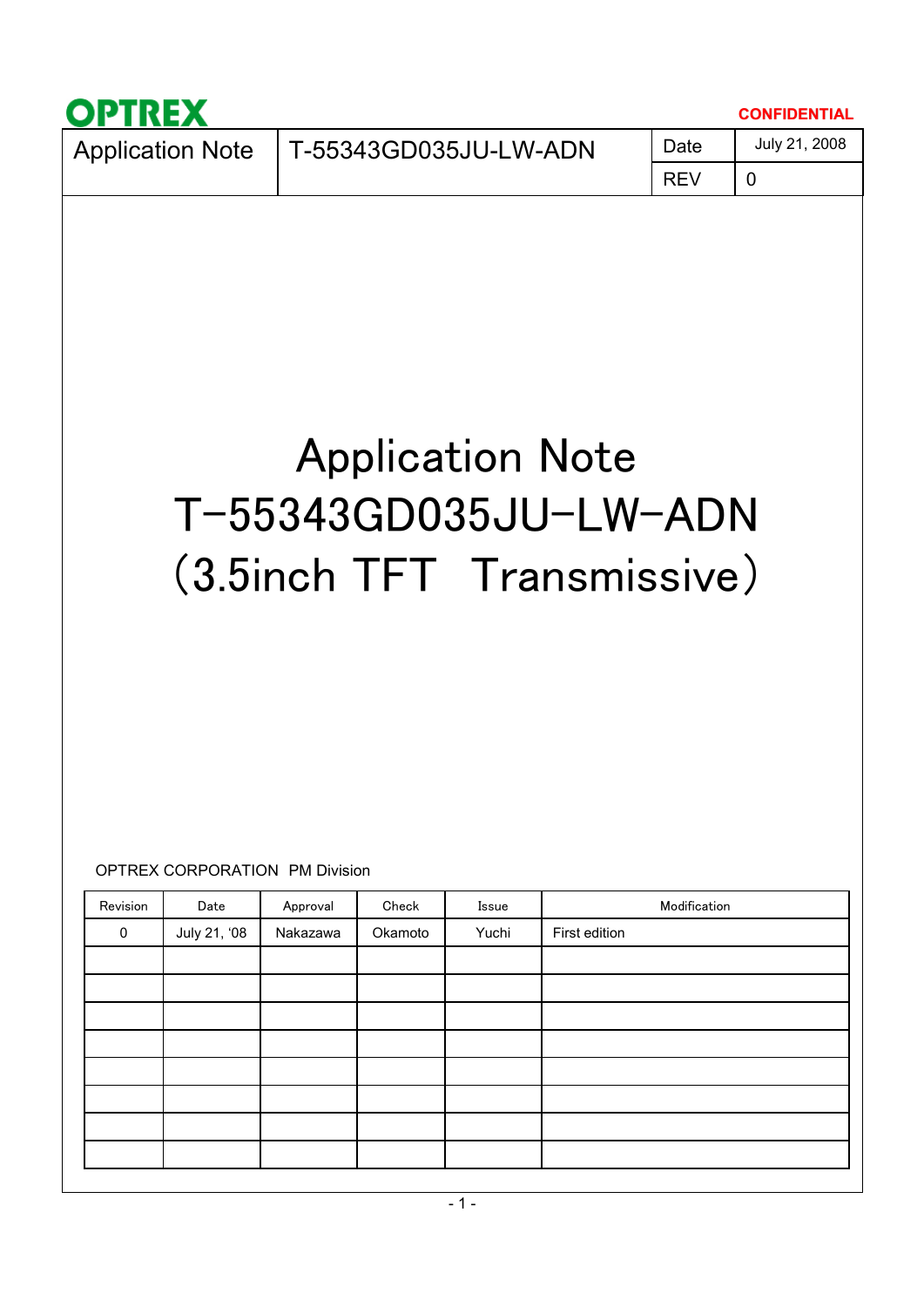

3.5 Example of driving the LCD Controller…………………………………………………………Page31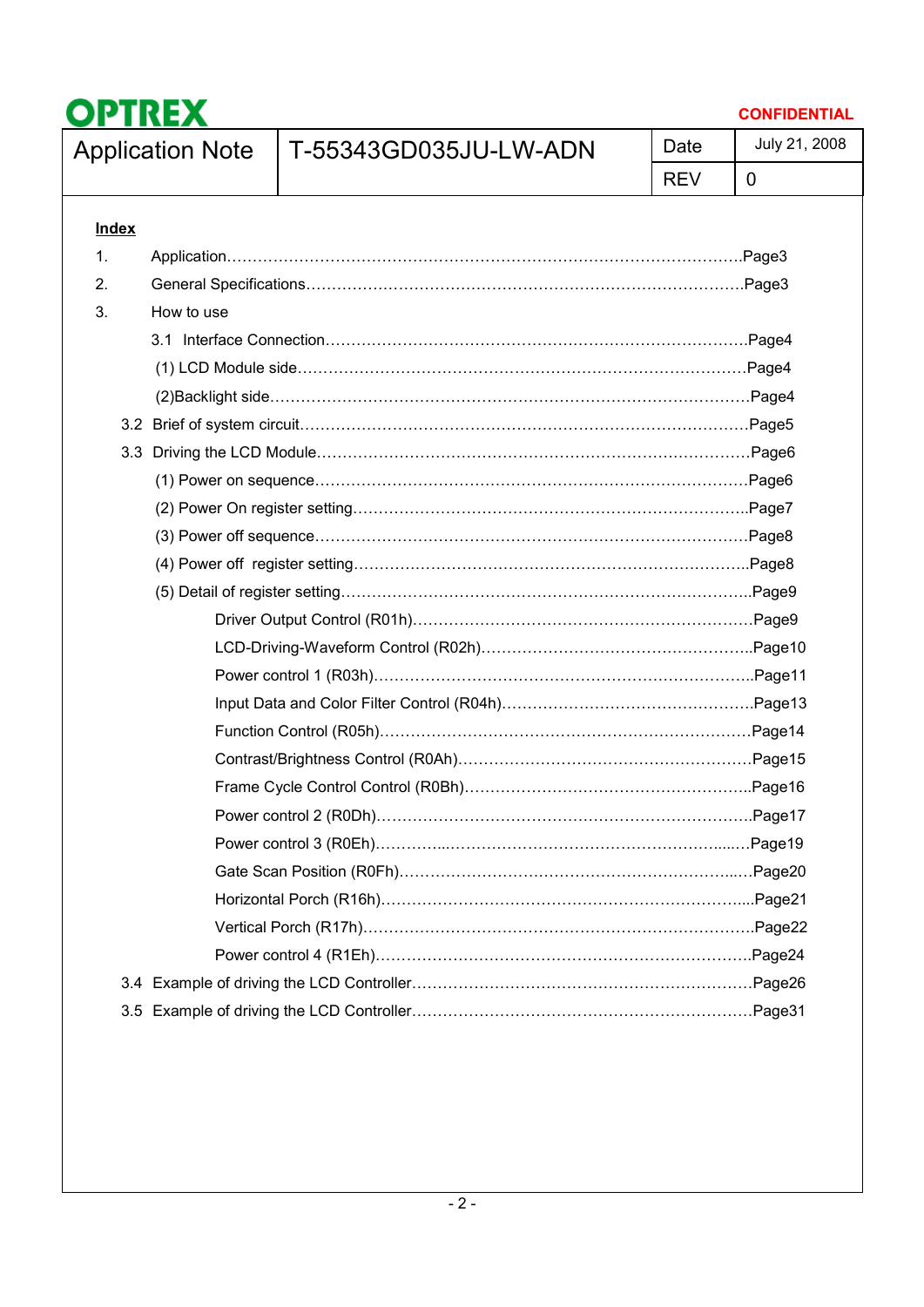| <b>OPTREX</b>           |                       |            | <b>CONFIDENTIAL</b> |
|-------------------------|-----------------------|------------|---------------------|
| <b>Application Note</b> | T-55343GD035JU-LW-ADN | Date       | July 21, 2008       |
|                         |                       | <b>REV</b> |                     |

### **1. Application**

This application note applies to TFT LCD Module (T-55343GD035JU-LW-ADN Please see the detail spec at the specification sheet of this LCD Module.

### **2. General Specifications**

| Item                     | Specification                                                                                  |                                               |  |  |  |  |
|--------------------------|------------------------------------------------------------------------------------------------|-----------------------------------------------|--|--|--|--|
| Screen Size              | 3.5Inches (8.9cm diagonal)                                                                     |                                               |  |  |  |  |
| Active Area              |                                                                                                | $70.08(W) \times 52.56(H)$ mm                 |  |  |  |  |
| Display format           |                                                                                                | $320(W) \times 3[R, G, B] \times 240(H)$      |  |  |  |  |
| <b>Pixel Size</b>        |                                                                                                | $0.073(W) \times 3[R,G,B] \times 0.219(H)$ mm |  |  |  |  |
| <b>Pixel Arrangement</b> | RGB-Stripe                                                                                     |                                               |  |  |  |  |
| <b>Color Depth</b>       | 16M Color                                                                                      |                                               |  |  |  |  |
| Display Mode             | Normally White                                                                                 |                                               |  |  |  |  |
| <b>Viewing Direction</b> | 12O'color (Angle of Least Color Inversion)                                                     |                                               |  |  |  |  |
| <b>Surface Treatment</b> | <b>AG Coating</b>                                                                              |                                               |  |  |  |  |
| Interface                | Register                                                                                       | Serial Interface                              |  |  |  |  |
|                          | Image<br>Data                                                                                  | 24 bits Digital-RGB<br>(8bits/color)          |  |  |  |  |
| <b>Outline Dimension</b> | 79.0(W) $\times$ 65.0(H) $\times$ 3.2Max <sup>*</sup> (D)mm<br>*Without FPC and Component Area |                                               |  |  |  |  |
| Weight                   | 29.5gMax                                                                                       |                                               |  |  |  |  |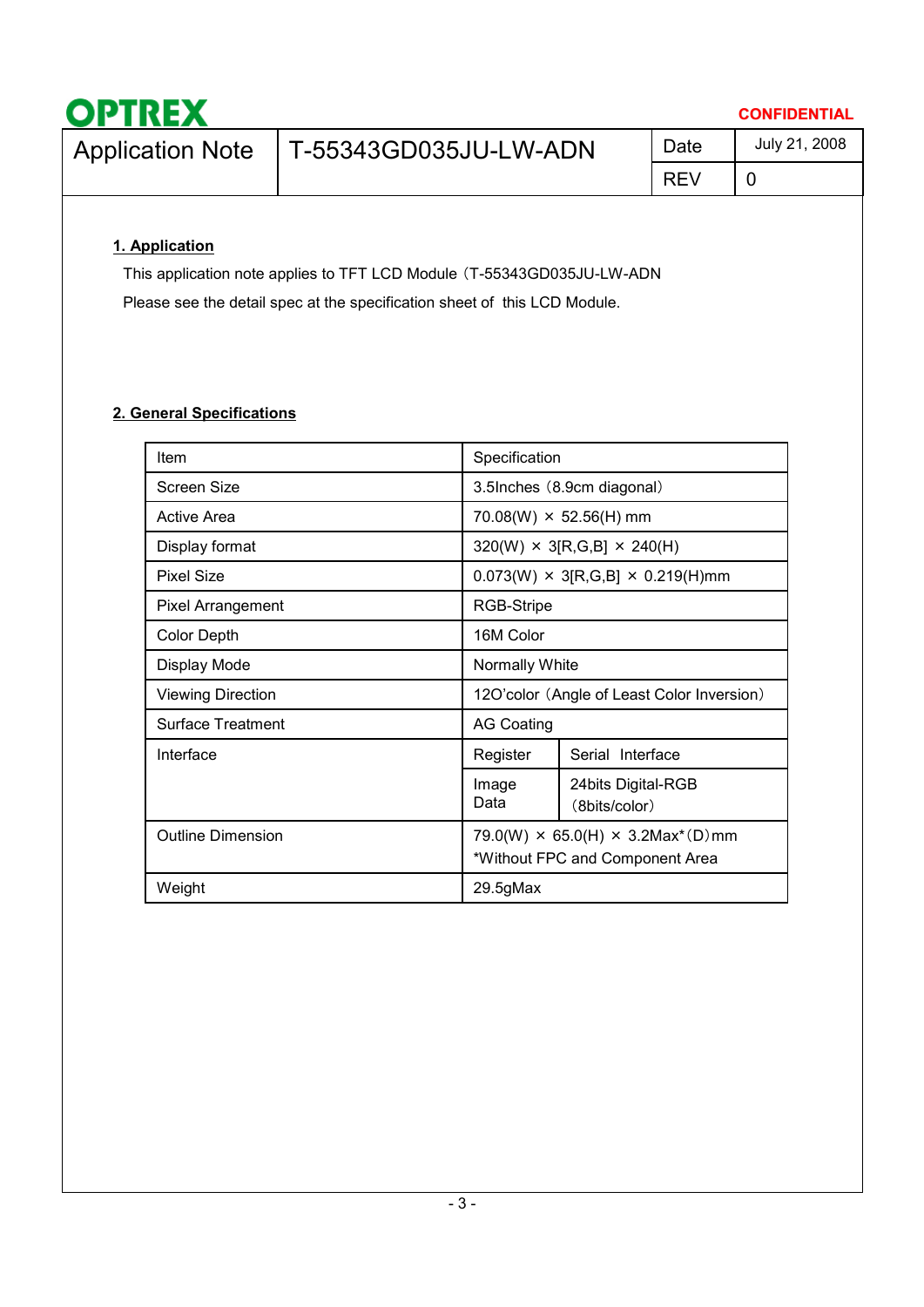| <b>OPTREX</b>               |                       |            | <b>CONFIDENTIAL</b> |
|-----------------------------|-----------------------|------------|---------------------|
| <b>Application Note</b>     | T-55343GD035JU-LW-ADN | Date       | July 21, 2008       |
|                             |                       | <b>REV</b> |                     |
| How to use<br>3.            |                       |            |                     |
| Interface Connection<br>3.1 |                       |            |                     |

(1) LCD Module side

LCD Module side is matched with 44-conductor FPC / FFC to ZIF connector.

<Connector Specification>

| Produced by             | Kyocera Elco                              |
|-------------------------|-------------------------------------------|
| Type Number             | 046240040023846+                          |
| <b>Pin Numbers</b>      | 40                                        |
| Pitch                   | 0.5 mm Pitch                              |
| Cable Connection        | Zero insertion force (ZIF)<br>Right angle |
| <b>Contact Location</b> | <b>Bottom Contact</b>                     |
| Height                  | 2.00mm                                    |
| Lock Type               | One Touch Lock                            |

(2) Backlight side

Backlight side is matched with 3-conductor FPC / FFC to ZIF connector.

<Connector Specification>

| Produced by             | Kyocera Elco                              |
|-------------------------|-------------------------------------------|
| Type Number             | 046298003000883                           |
| <b>Pin Numbers</b>      | 3                                         |
| Pitch                   | 0.5 mm Pitch                              |
| Cable Connection        | Zero insertion force (ZIF)<br>Right angle |
| <b>Contact Location</b> | <b>Bottom Contact</b>                     |
| Height                  | 0.9 <sub>mm</sub>                         |
| Lock Type               | One Touch Lock                            |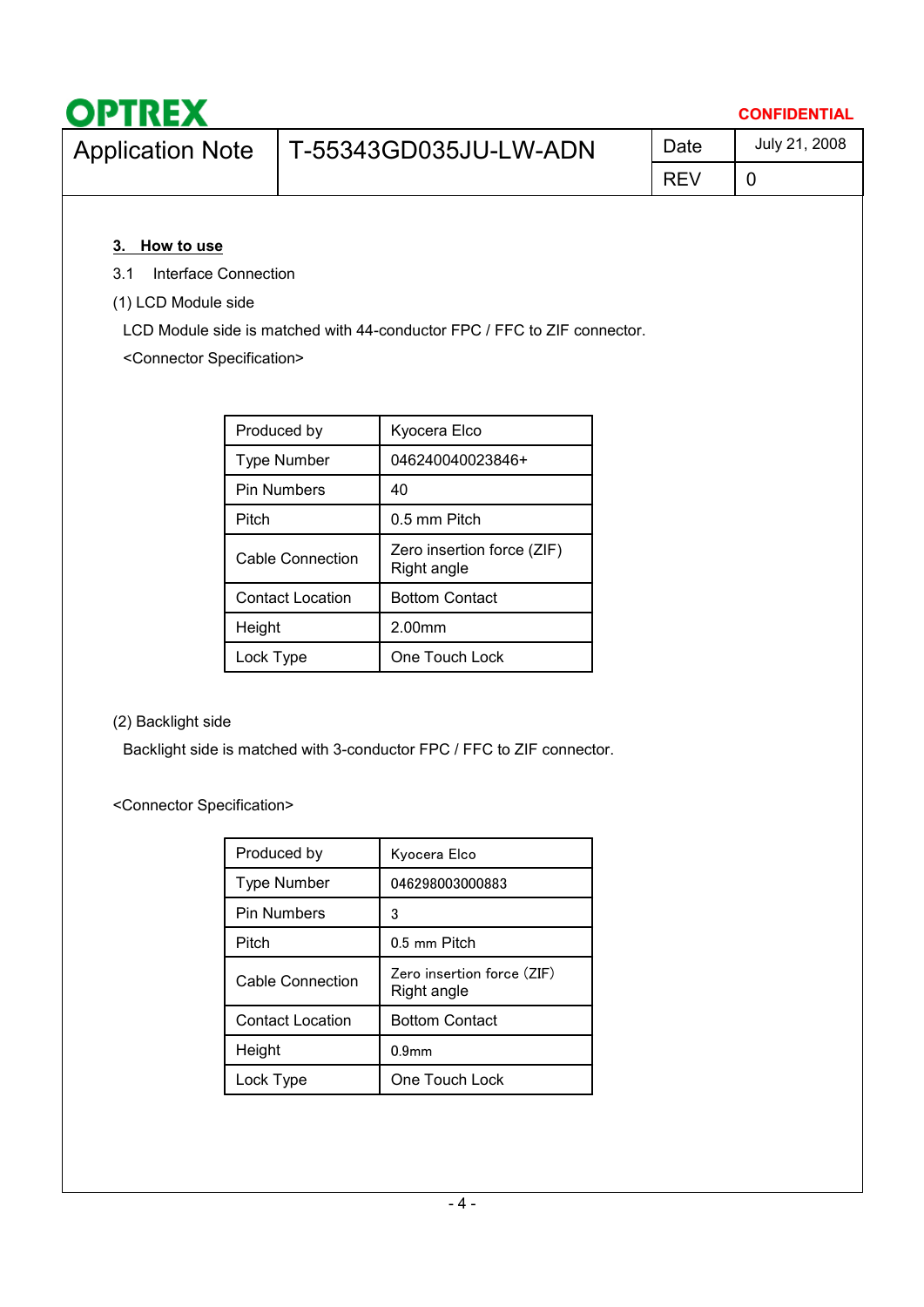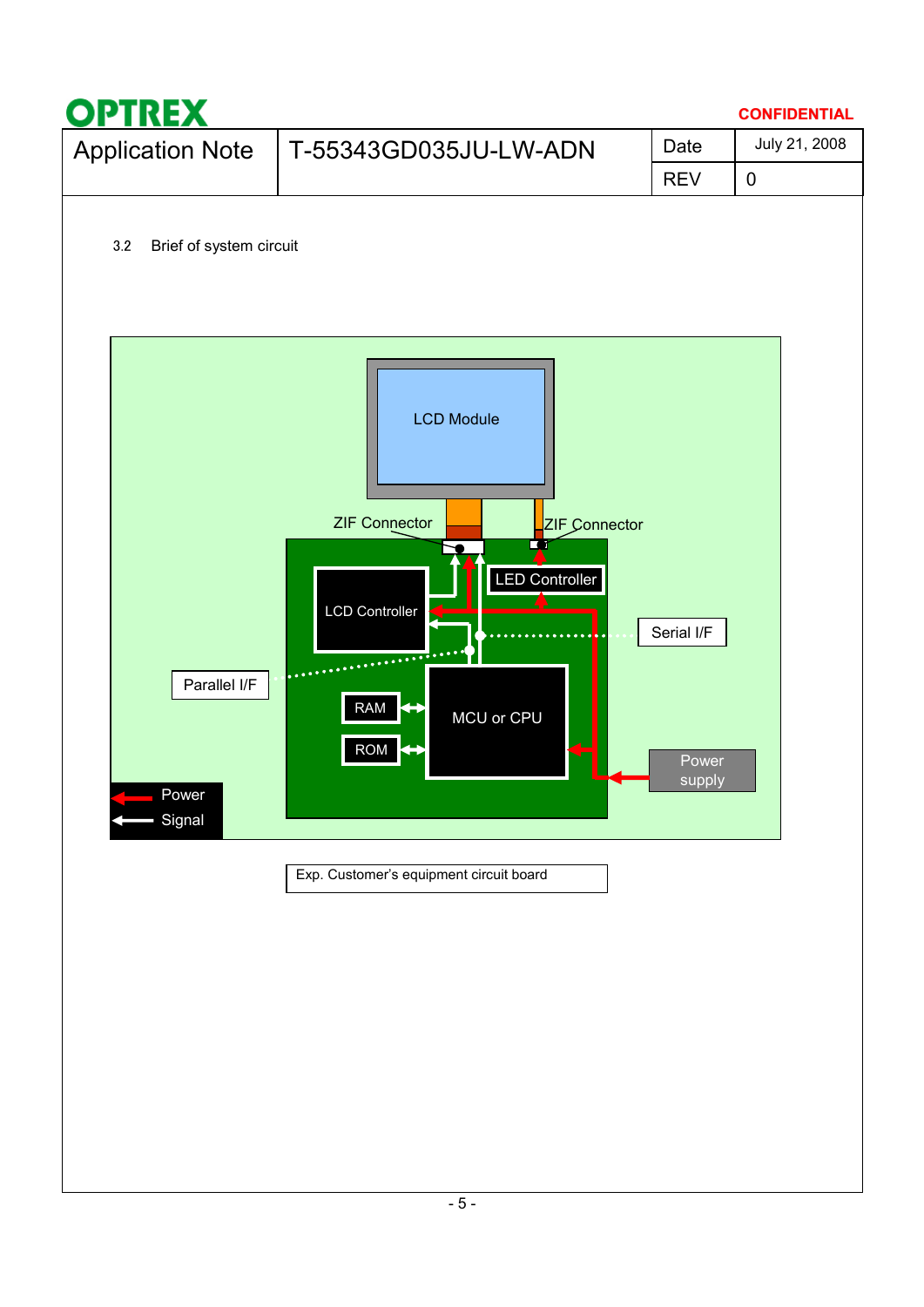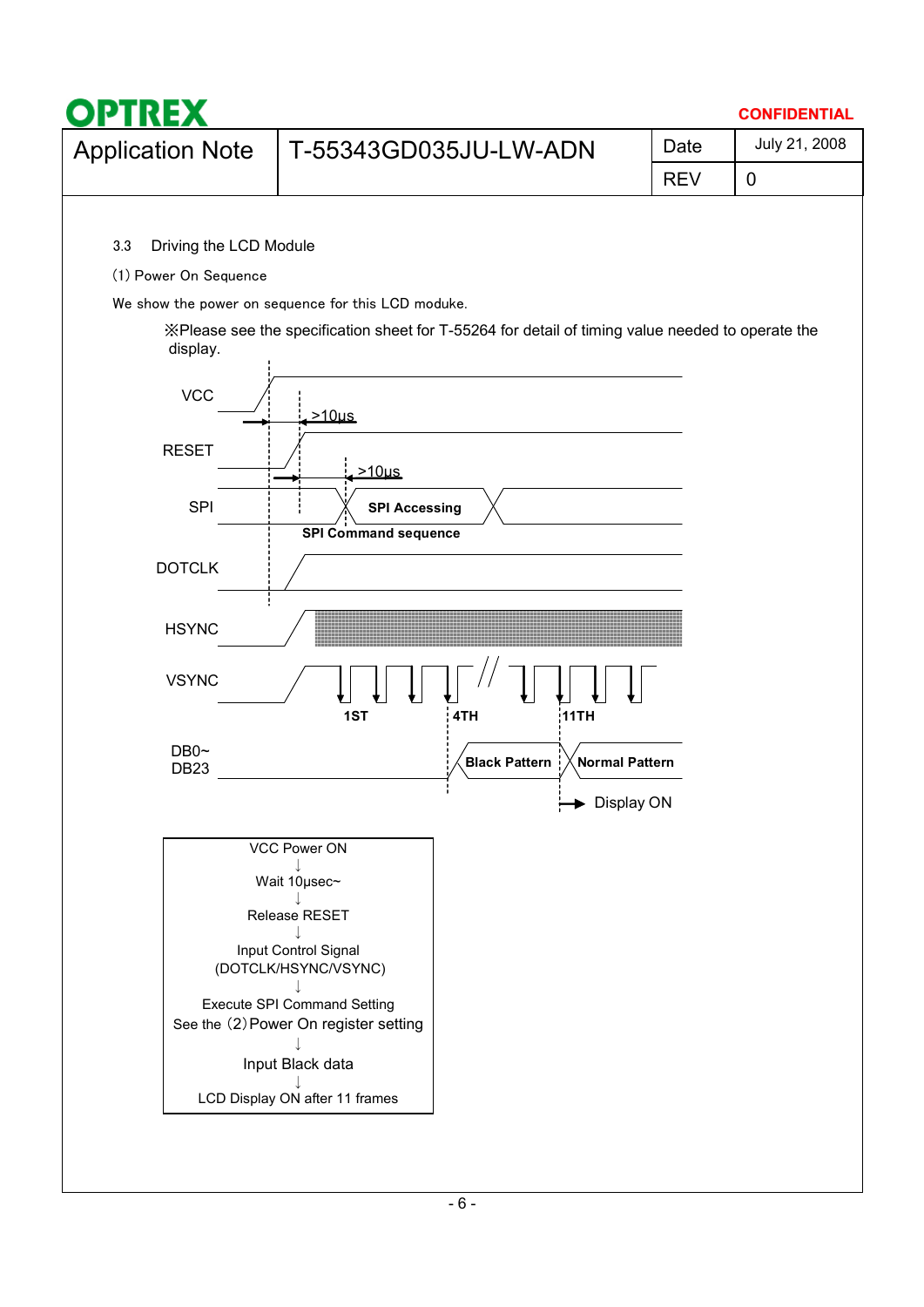| <b>OPTREX</b><br><b>CONFIDENTIAL</b> |                                                   |            |               |  |  |  |  |  |  |  |  |
|--------------------------------------|---------------------------------------------------|------------|---------------|--|--|--|--|--|--|--|--|
| <b>Application Note</b>              | T-55343GD035JU-LW-ADN                             | Date       | July 21, 2008 |  |  |  |  |  |  |  |  |
|                                      |                                                   | <b>REV</b> | 0             |  |  |  |  |  |  |  |  |
|                                      |                                                   |            |               |  |  |  |  |  |  |  |  |
|                                      | (2) Power On register setting                     |            |               |  |  |  |  |  |  |  |  |
|                                      | Example for register setting. (Recommended value) |            |               |  |  |  |  |  |  |  |  |

S : No need to change after power ON

A : Need to change or adjust after power ON

| Driver output control                   | 01h             | 6300h | $\mathbf S$ |                                                                                                                                                        |
|-----------------------------------------|-----------------|-------|-------------|--------------------------------------------------------------------------------------------------------------------------------------------------------|
| LCD driver AC control Line<br>Inversion | 02 <sub>h</sub> | 0200h | Α           | the grayscale level can be reversed.                                                                                                                   |
| Power control (1)                       | 03h             | 6064h | $\mathsf S$ | Step Up-cycle Fline*5 0110<br>$VGH = (VCIX2 * 3)$<br>$VGL = -(VCIX2 * 3) + VCI 0000$<br>Step Up-cycle Fline*5 0110<br>OPamp power Small to Medium 0100 |
| Data and color filter control           | 04h             | 0447h | S           |                                                                                                                                                        |
| Function control                        | 05h             | B0C4h | S           |                                                                                                                                                        |
| Contrast/Brightness control             | 0Ah             | 3F08h | S           |                                                                                                                                                        |
| Frame cycle control                     | 0Bh             | D400h | S           |                                                                                                                                                        |
| Power control (2)                       | 0Dh             | 423Dh | S           | VRC = 5.9 (VCIX2) 0100<br>VDD = 2.2 (If pin "REGVDD" is set to<br><b>VDDIO) 0010</b><br>VLCD63 = Vref * 4.408 (Vref=1.25)<br>00111101                  |
| Power control (3)                       | 0Eh             | 3140h | $\mathbf S$ | VCOMA = 1.0875 * VLCD63 1 0001 01                                                                                                                      |
| Gate scan starting Position             | 0Fh             | 0000h | S           |                                                                                                                                                        |
| Horizontal Porch                        | 16h             | 9F80h | $\mathbf S$ |                                                                                                                                                        |
| <b>Vertical Porch</b>                   | 17 <sub>h</sub> | 2212h | $\mathbf S$ |                                                                                                                                                        |
| Power control (4)                       | 1Eh             | 00DBh | A           | Adjust the VCOM.<br>$n$ OTP = 1<br>VCOMH = 0.800 * VLCD63 101 1011                                                                                     |
| $\gamma$ Control1                       | 30h             | 0000h | $\mathbf S$ |                                                                                                                                                        |
| $\gamma$ Control2                       | 31h             | 0607h | $\mathbf S$ |                                                                                                                                                        |
| $\gamma$ Control3                       | 32h             | 0006h | $\mathbf S$ |                                                                                                                                                        |
| $\gamma$ Control4                       | 33h             | 0307h | S           |                                                                                                                                                        |
| $\gamma$ Control5                       | 34h             | 0107h | $\mathbf S$ |                                                                                                                                                        |
| $\gamma$ Control6                       | 35h             | 0001h | S           |                                                                                                                                                        |
| $\gamma$ Control7                       | 36h             | 0707h | $\mathbf S$ |                                                                                                                                                        |
| $\gamma$ Control8                       | 37h             | 0703h | $\mathbf S$ |                                                                                                                                                        |
| $\gamma$ Control9                       | 3Ah             | 0C00h | $\mathbf S$ |                                                                                                                                                        |
| $\gamma$ Control10                      | 3Bh             | 0006h | $\mathbf S$ |                                                                                                                                                        |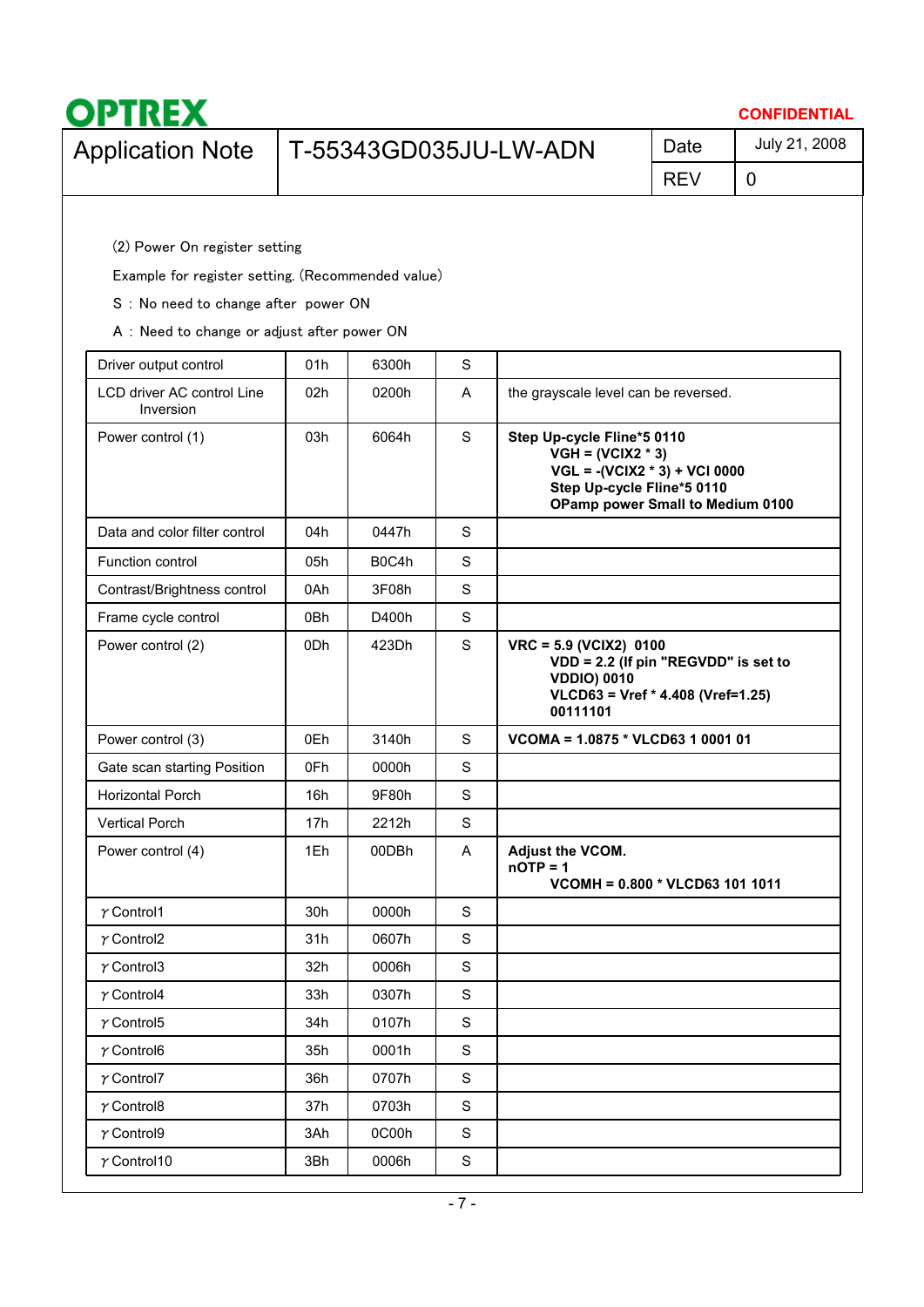

| Setting Item      | Index | Value  |
|-------------------|-------|--------|
| Power Control (1) | 0003. | ງ100 I |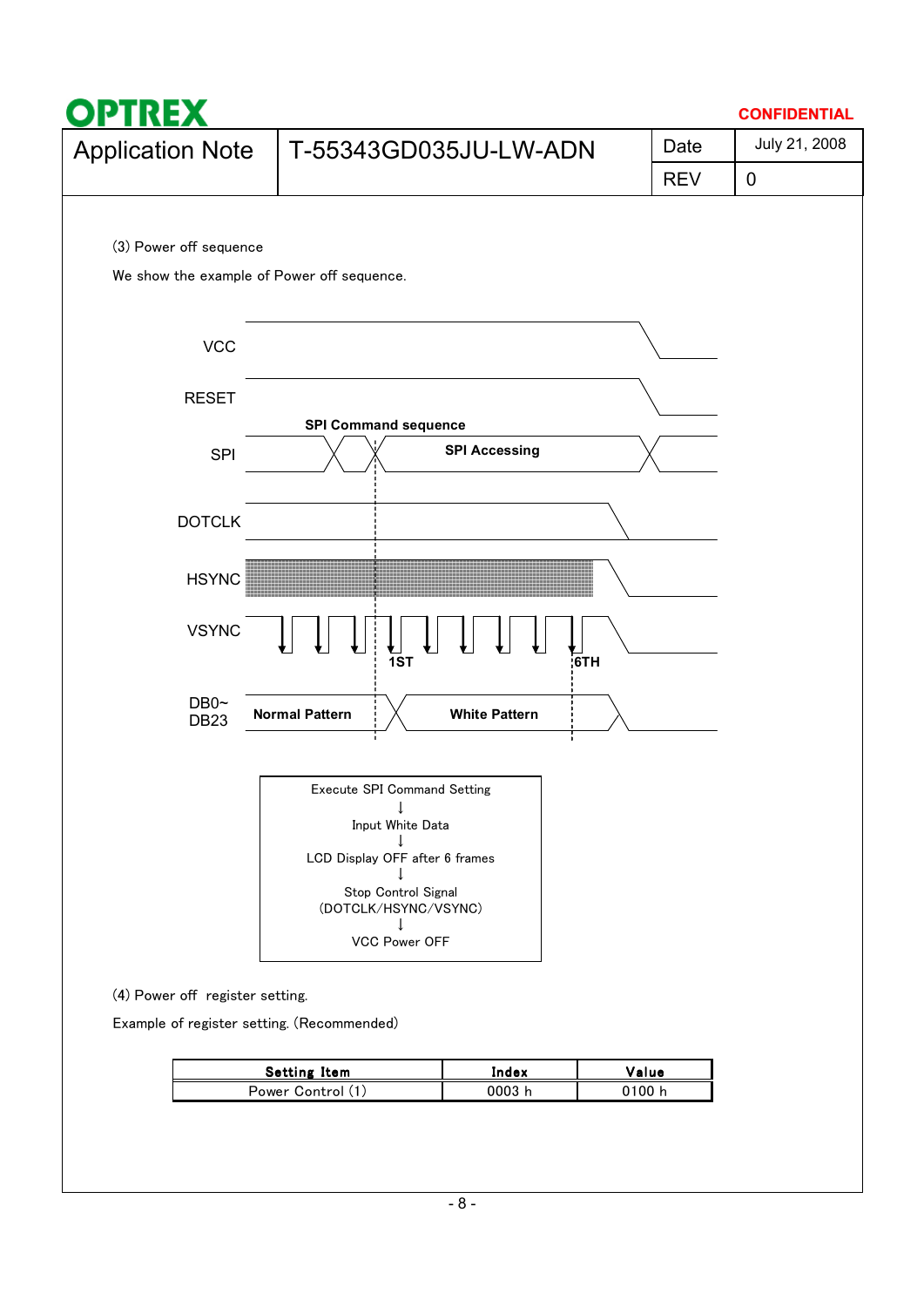| July 21, 2008<br>Date<br><b>Application Note</b><br>T-55343GD035JU-LW-ADN<br><b>REV</b><br>0<br>(5) Detail of register setting<br>Driver Output Control (R01h)<br>R/S<br>R/W<br><b>IB15</b><br><b>IB14</b><br><b>IB13</b><br><b>IB12</b><br><b>IB11</b><br><b>IB10</b><br>IB09<br><b>IB08</b><br>IB07<br><b>IB06</b><br><b>IB05</b><br>IB04<br>IB03<br><b>IB02</b><br><b>IB01</b><br>PIN<br><b>BGR</b><br>CPE<br>0<br>0<br>$\mathsf 0$<br>W<br>$\mathbf{1}$<br>0<br>RL<br><b>REV</b><br><b>SM</b><br>TB<br>$\mathbf 0$<br>0<br>0<br>0<br>V<br>CPE:<br>CPE = 0 GATE Voltage, Source voltage, VCOM Voltage are shut down<br>CPE = 1 GATE Voltage, Source voltage, VCOM Voltage are enabled.<br>REV : Grayscale level reverse setting.<br>REV = 1 Displays all character and graphics display sections with same data.<br>REV = 0 Displays all character and graphics display sections with reversal.<br>PINV : POL信号の出力状態を設定<br>$PINV = 0$ POL output is same phase with internal VCOM signal. (Generally set POL = 1)<br>PINV = 1 POL output phase is reversed with VCOM signal.<br>BGR : Select the [R][G][B] alignment.<br>BGR = $0$ [R][G][B] color is assigned from S0. (Generally set BGR = 0)<br>$BGR = 1$ [B][G][R] color is assigned from S0.<br>$SM: Set SM = 0$<br>TB:<br>RL:<br>TB=1 RL=0<br>TB=1 RL=1<br>$TB=0$ RL=1<br><b>TB=0 RL=0</b><br>G <sub>0</sub><br>G0<br>G0<br>G0<br>G1<br>G <sub>1</sub><br>G1<br>G1<br><b>OPTREX</b><br><b>OPTREX</b><br><b>OPTREX</b><br><b>OPTREX</b> |  | <b>OPTREX</b><br><b>CONFIDENTIAL</b> |  |  |  |  |  |  |  |  |  |  |  |  |  |             |
|-------------------------------------------------------------------------------------------------------------------------------------------------------------------------------------------------------------------------------------------------------------------------------------------------------------------------------------------------------------------------------------------------------------------------------------------------------------------------------------------------------------------------------------------------------------------------------------------------------------------------------------------------------------------------------------------------------------------------------------------------------------------------------------------------------------------------------------------------------------------------------------------------------------------------------------------------------------------------------------------------------------------------------------------------------------------------------------------------------------------------------------------------------------------------------------------------------------------------------------------------------------------------------------------------------------------------------------------------------------------------------------------------------------------------------------------------------------------------------------------------|--|--------------------------------------|--|--|--|--|--|--|--|--|--|--|--|--|--|-------------|
|                                                                                                                                                                                                                                                                                                                                                                                                                                                                                                                                                                                                                                                                                                                                                                                                                                                                                                                                                                                                                                                                                                                                                                                                                                                                                                                                                                                                                                                                                                 |  |                                      |  |  |  |  |  |  |  |  |  |  |  |  |  |             |
|                                                                                                                                                                                                                                                                                                                                                                                                                                                                                                                                                                                                                                                                                                                                                                                                                                                                                                                                                                                                                                                                                                                                                                                                                                                                                                                                                                                                                                                                                                 |  |                                      |  |  |  |  |  |  |  |  |  |  |  |  |  |             |
|                                                                                                                                                                                                                                                                                                                                                                                                                                                                                                                                                                                                                                                                                                                                                                                                                                                                                                                                                                                                                                                                                                                                                                                                                                                                                                                                                                                                                                                                                                 |  |                                      |  |  |  |  |  |  |  |  |  |  |  |  |  |             |
|                                                                                                                                                                                                                                                                                                                                                                                                                                                                                                                                                                                                                                                                                                                                                                                                                                                                                                                                                                                                                                                                                                                                                                                                                                                                                                                                                                                                                                                                                                 |  |                                      |  |  |  |  |  |  |  |  |  |  |  |  |  | <b>IB00</b> |
|                                                                                                                                                                                                                                                                                                                                                                                                                                                                                                                                                                                                                                                                                                                                                                                                                                                                                                                                                                                                                                                                                                                                                                                                                                                                                                                                                                                                                                                                                                 |  |                                      |  |  |  |  |  |  |  |  |  |  |  |  |  | 0           |
|                                                                                                                                                                                                                                                                                                                                                                                                                                                                                                                                                                                                                                                                                                                                                                                                                                                                                                                                                                                                                                                                                                                                                                                                                                                                                                                                                                                                                                                                                                 |  |                                      |  |  |  |  |  |  |  |  |  |  |  |  |  |             |
|                                                                                                                                                                                                                                                                                                                                                                                                                                                                                                                                                                                                                                                                                                                                                                                                                                                                                                                                                                                                                                                                                                                                                                                                                                                                                                                                                                                                                                                                                                 |  |                                      |  |  |  |  |  |  |  |  |  |  |  |  |  |             |
| G240<br>G240<br>G240<br>G240<br>G239<br>\$239<br>G239<br>G239<br>S959<br>S <sub>0</sub><br>S959<br>S <sub>0</sub><br>S959<br>S <sub>0</sub><br>S <sub>0</sub><br>S959                                                                                                                                                                                                                                                                                                                                                                                                                                                                                                                                                                                                                                                                                                                                                                                                                                                                                                                                                                                                                                                                                                                                                                                                                                                                                                                           |  |                                      |  |  |  |  |  |  |  |  |  |  |  |  |  |             |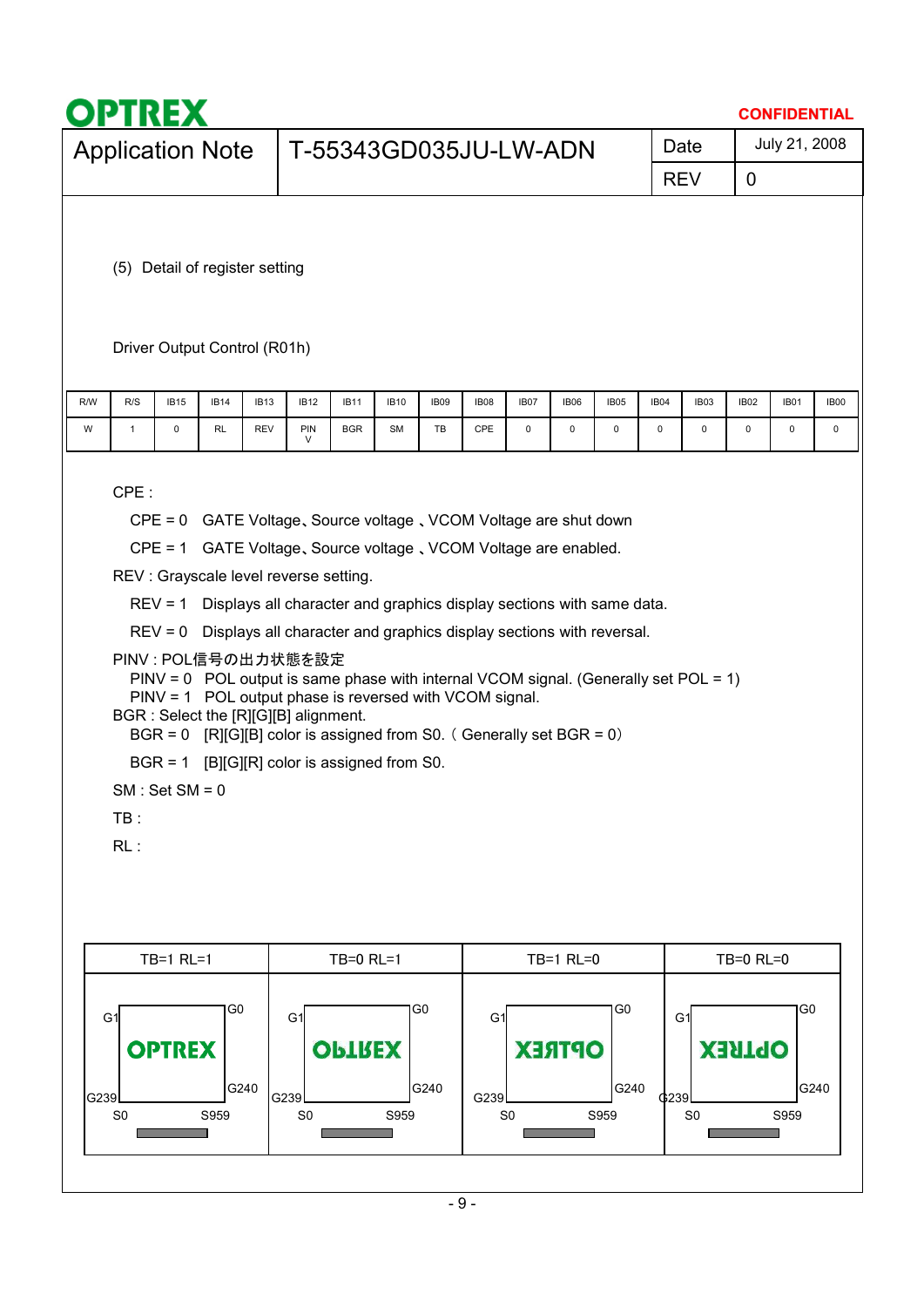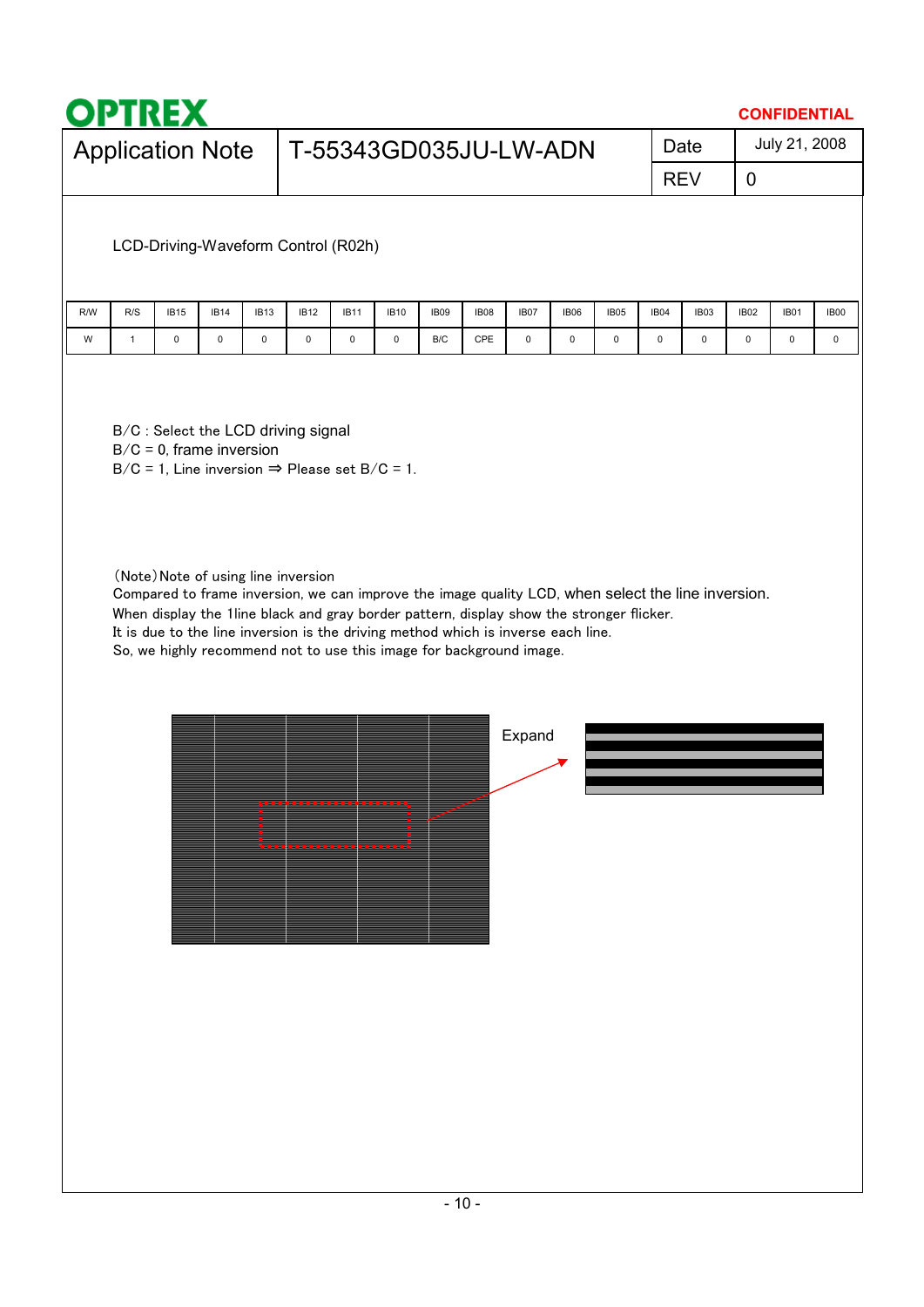| <b>Application Note</b><br>R/W<br>R/S<br>W<br>$\mathbf{1}$ |                                          |                    | T-55343GD035JU-LW-ADN                                                                                                                                                                                                                            |                          |                 |                                      |                 |                 |             |                                      | Date<br><b>REV</b>     | $\mathbf 0$ | July 21, 2008   |             |
|------------------------------------------------------------|------------------------------------------|--------------------|--------------------------------------------------------------------------------------------------------------------------------------------------------------------------------------------------------------------------------------------------|--------------------------|-----------------|--------------------------------------|-----------------|-----------------|-------------|--------------------------------------|------------------------|-------------|-----------------|-------------|
|                                                            |                                          |                    |                                                                                                                                                                                                                                                  |                          |                 |                                      |                 |                 |             |                                      |                        |             |                 |             |
|                                                            |                                          |                    |                                                                                                                                                                                                                                                  |                          |                 |                                      |                 |                 |             |                                      |                        |             |                 |             |
|                                                            | Power control 1 (R03h)                   |                    |                                                                                                                                                                                                                                                  |                          |                 |                                      |                 |                 |             |                                      |                        |             |                 |             |
|                                                            | <b>IB15</b><br><b>IB14</b>               | <b>IB13</b>        | <b>IB12</b><br><b>IB11</b>                                                                                                                                                                                                                       | <b>IB10</b>              | <b>IB09</b>     | <b>IB08</b>                          | <b>IB07</b>     | <b>IB06</b>     | <b>IB05</b> | IB04                                 | IB03                   | <b>IB02</b> | <b>IB01</b>     | <b>IB00</b> |
|                                                            | DCT<br><b>DCT</b><br>3<br>$\overline{2}$ | DCT<br>1           | <b>BTF</b><br>DCT<br>0                                                                                                                                                                                                                           | BT <sub>2</sub>          | BT <sub>1</sub> | BT0                                  | DC <sub>3</sub> | DC <sub>2</sub> | DC1         | DC <sub>0</sub>                      | AP <sub>2</sub>        | AP1         | AP <sub>0</sub> | $\mathsf 0$ |
|                                                            | Please set $DCT3-0 = 0110$ .             |                    | *This LCD module cannot use 8 color mode, so ignore this register.<br>BT2-0, BTF : Control the step-up factor of the step-up circuit. Adjust the step-up factor<br>according to the power supply voltage to be used. Generally set BTF,2-0=0000. |                          |                 |                                      |                 |                 |             |                                      |                        |             |                 |             |
| <b>BTF</b>                                                 | BT <sub>2</sub>                          | BT <sub>1</sub>    | BT <sub>0</sub>                                                                                                                                                                                                                                  | VGH output<br>VGL output |                 |                                      |                 |                 |             |                                      |                        |             |                 |             |
| $\mathbf 0$                                                | 0                                        | $\mathbf 0$        | $\mathbf 0$                                                                                                                                                                                                                                      |                          |                 | VCIX2J x 3                           |                 |                 |             |                                      | $-(VCIX2Jx2) + VCI$    |             |                 |             |
| 0                                                          | 0                                        | $\mathbf 0$        | 1                                                                                                                                                                                                                                                |                          |                 | VCIX2J x 3                           |                 |                 |             | $-(VCIX2Jx2)$                        |                        |             |                 |             |
| $\mathbf 0$                                                | 0                                        | 1                  | $\mathbf 0$                                                                                                                                                                                                                                      |                          |                 | VCIX2J x 3                           |                 |                 |             | $-(VCIX2Jx3)$                        |                        |             |                 |             |
| $\mathbf 0$<br>$\mathbf 0$                                 | 0<br>$\mathbf{1}$                        | 1<br>$\mathbf 0$   | $\mathbf{1}$<br>$\mathbf 0$                                                                                                                                                                                                                      |                          |                 | VCIX2J x 2 + VCI<br>$VCIX2JX2 + VCI$ |                 |                 |             | $-(VCIX2Jx2) + VCI$<br>$-(VCIX2Jx2)$ |                        |             |                 |             |
| $\mathbf 0$                                                | 1                                        | 0                  | 1                                                                                                                                                                                                                                                |                          |                 | $VCIX2Jx2 + VCI$                     |                 |                 |             |                                      | $-(VCIX2Jx2) + VCI$    |             |                 |             |
| 0                                                          | 1                                        | 1                  | $\mathbf 0$                                                                                                                                                                                                                                      |                          |                 | VCIX2J x 2                           |                 |                 |             |                                      | $-(VCIX2Jx2)$          |             |                 |             |
| $\pmb{0}$                                                  | $\mathbf{1}$                             | 1                  | $\mathbf{1}$                                                                                                                                                                                                                                     |                          |                 | VCIX2J x 2                           |                 |                 |             |                                      | $-$ (VCIX2J x 2) + VCI |             |                 |             |
| $\mathbf{1}$                                               | $\pmb{\mathsf{X}}$                       | $\pmb{\mathsf{x}}$ | $\pmb{\times}$                                                                                                                                                                                                                                   | VCIX2J x 3<br>- VCIX2J   |                 |                                      |                 |                 |             |                                      |                        |             |                 |             |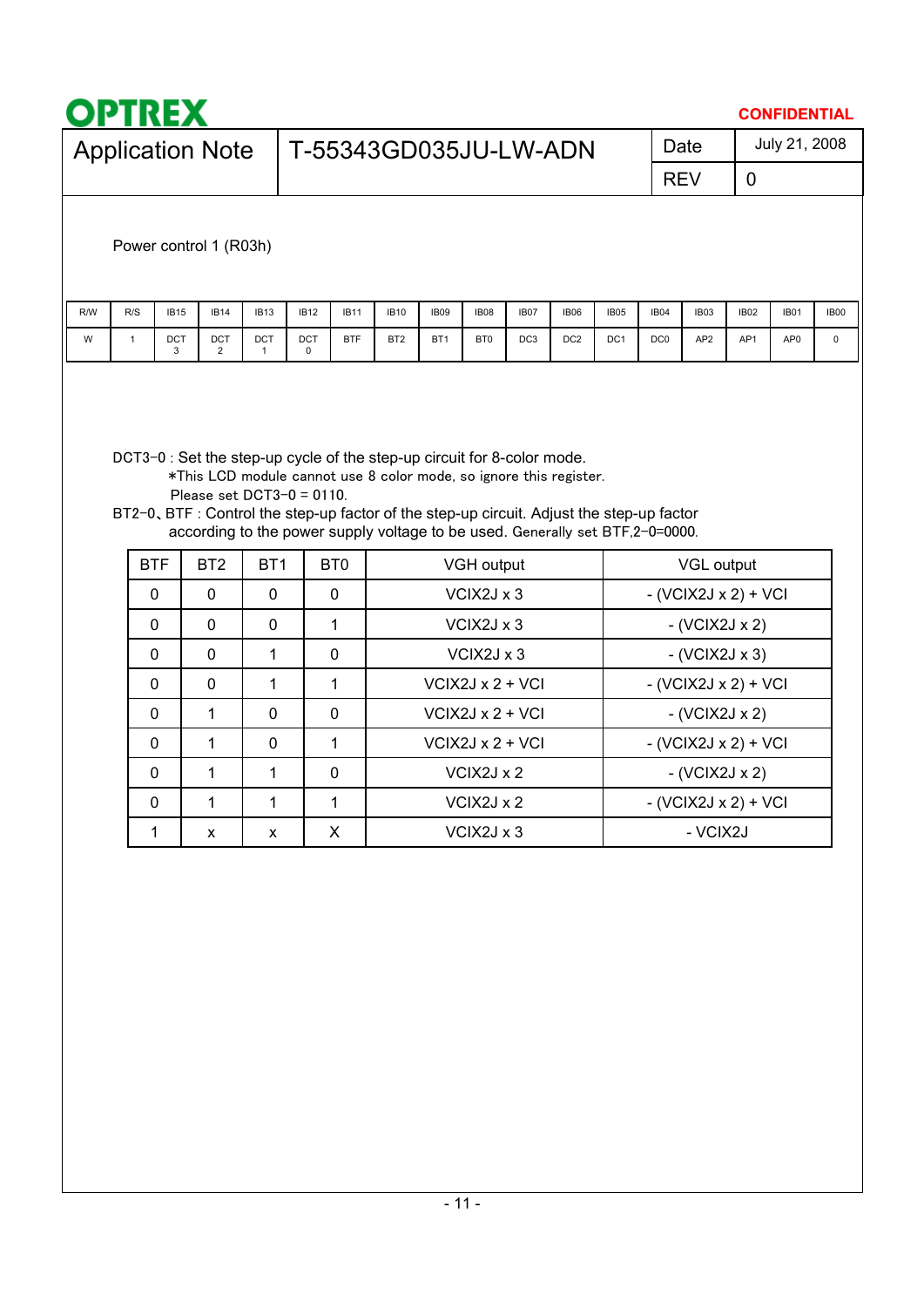

#### **CONFIDENTIAL**

July 21, 2008

## Application Note | T-55343GD035JU-LW-ADN | Date

REV

0

DC3-0 : Set the step-up cycle of the step-up circuit for 262k-color mode.

㶎Color mode is always fixed as 262 - color mode in this module.

When the cycle is accelerated, the driving ability of the step-up circuit are increase, but their current consumption increase, too. Adjust the cycle taking into account the display quality and power consumption. Generally set DC3-0 = 0110.

| DC <sub>3</sub> | DC <sub>2</sub> | DC <sub>1</sub> | DC <sub>0</sub> | Step-up cycle       |
|-----------------|-----------------|-----------------|-----------------|---------------------|
| 0               | 0               | 0               | 0               | Fline x 14          |
| 0               | 0               | 0               | 1               | Fline x 12          |
| 0               | 0               | 1               | 0               | Fline x 10          |
| 0               | 0               | 1               | 1               | Fline x 8           |
| 0               | 1               | 0               | 0               | Fline x 7           |
| 0               | 1               | 0               | 1               | Fline x 6           |
| 0               | 1               | 1               | 0               | Fline x 5           |
| 0               | 1               | 1               | 1               | Fline x 4           |
| 1               | 0               | 0               | 0               | Fline x 3           |
| 1               | 0               | 0               | 1               | Fline x 2           |
| 1               | 0               | 1               | 0               | Fline x 1           |
| 1               | 0               | 1               | 1               | Fline x 0.5         |
| 1               | 1               | 0               | 0               | <b>Fline x 0.25</b> |
| 1               | 1               | 0               | 1               | Reserved            |
| 1               | 1               | 1               | 0               | Reserved            |
| 1               | 1               | 1               | 1               | Reserved            |

- AP2-0 : Adjust the amount of current from the stable-current source in the internal operational amplifier circuit. When the amount of current becomes large, the driving ability of the operational-amplifier circuits increase. Adjust the current taking into account the power consumption. During times when there is no
- display, such as when the system is in a sleep mode, set AP2-0 = "000" to halt the operational amplifier circuit and the step-up circuits to reduce current consumption.

| AP <sub>2</sub> | AP1 | AP <sub>0</sub> | Op-amp power     |
|-----------------|-----|-----------------|------------------|
| 0               | U   | ŋ               | Least            |
| n               |     |                 | Small            |
| n               |     |                 | Small to Medium  |
|                 |     |                 | Medium           |
|                 | U   | U               | Medium to Large  |
|                 |     |                 | Large            |
|                 |     |                 | Large to Maximum |
|                 |     |                 | Maximum          |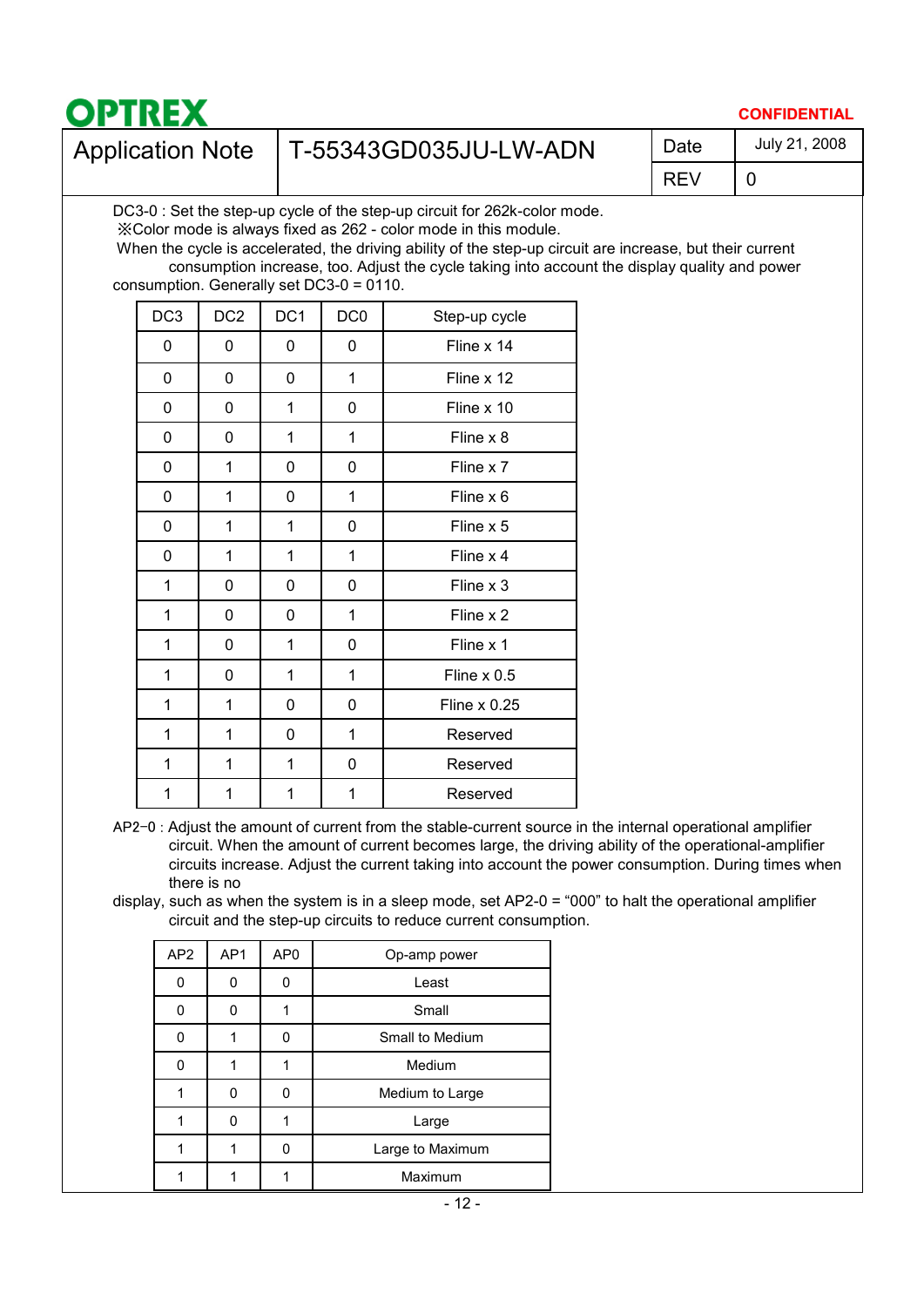|     | <b>OPTREX</b>           |             |                                                                                                                                                                         |             |             |             |                                                                                                                                                               |                            |                           |                            |                 |                              |                     |            |                      | <b>CONFIDENTIAL</b>  |                      |
|-----|-------------------------|-------------|-------------------------------------------------------------------------------------------------------------------------------------------------------------------------|-------------|-------------|-------------|---------------------------------------------------------------------------------------------------------------------------------------------------------------|----------------------------|---------------------------|----------------------------|-----------------|------------------------------|---------------------|------------|----------------------|----------------------|----------------------|
|     | <b>Application Note</b> |             |                                                                                                                                                                         |             |             |             | T-55343GD035JU-LW-ADN                                                                                                                                         |                            |                           |                            |                 |                              |                     | Date       |                      | July 21, 2008        |                      |
|     |                         |             |                                                                                                                                                                         |             |             |             |                                                                                                                                                               |                            |                           |                            |                 |                              |                     | <b>REV</b> | $\overline{0}$       |                      |                      |
|     |                         |             | Input Data and Color Filter Control (R04h)                                                                                                                              |             |             |             |                                                                                                                                                               |                            |                           |                            |                 |                              |                     |            |                      |                      |                      |
| R/W | R/S                     | <b>IB15</b> | <b>IB14</b>                                                                                                                                                             | <b>IB13</b> | <b>IB12</b> | <b>IB11</b> | <b>IB10</b>                                                                                                                                                   | <b>IB09</b>                | <b>IB08</b>               | <b>IB07</b>                | <b>IB06</b>     | <b>IB05</b>                  | IB <sub>04</sub>    | IB03       | <b>IB02</b>          | <b>IB01</b>          | <b>IB00</b>          |
| W   | $\mathbf{1}$            | $\mathbf 0$ | 0                                                                                                                                                                       | $\mathbf 0$ | $\mathbf 0$ | $\mathbf 0$ | PAL<br>м                                                                                                                                                      | <b>BLT</b><br>$\mathbf{1}$ | <b>BLT</b><br>$\mathbf 0$ | <b>OEA</b><br>$\mathbf{1}$ | <b>OEA</b><br>0 | <b>SEL</b><br>$\overline{2}$ | SEL<br>$\mathbf{1}$ | SEL<br>0   | SW<br>D <sub>2</sub> | SW<br>D <sub>1</sub> | SW<br>D <sub>0</sub> |
|     |                         |             | 00:10 Fields<br>01:20 Fields<br>10:40 Fields<br>11:80 Fields<br>$0:280$ lines<br>1:288 Lines<br>OEA1-0 : Odd/Even field advanced function.<br>Generally set OEA1-0 = 00 |             |             |             | BLT1-0 : Set the initial power on black image insertion time.<br>$\Rightarrow$ Generally set BLT1-0 = 00<br>PALM : Set the input data line number in PAL mode |                            |                           |                            |                 |                              |                     |            |                      |                      |                      |
|     | OEA1                    |             | OEA0                                                                                                                                                                    |             |             |             |                                                                                                                                                               |                            |                           |                            |                 |                              |                     |            |                      |                      |                      |
|     | $\mathbf 0$             |             | $\mathbf 0$                                                                                                                                                             |             |             |             | Display Start @ VBP delay for Odd field and @ VBP-1 for Even field.                                                                                           |                            |                           |                            |                 |                              |                     |            |                      |                      |                      |
|     | $\mathbf 0$             |             | 1                                                                                                                                                                       |             |             |             | Display Start @ VBP delay for Odd field and @ VBP for Even field.                                                                                             |                            |                           |                            |                 |                              |                     |            |                      |                      |                      |

1 | 0 | Display Start @ VBP delay for Odd field and @ **VBP+1** for Even field.

1 1 No use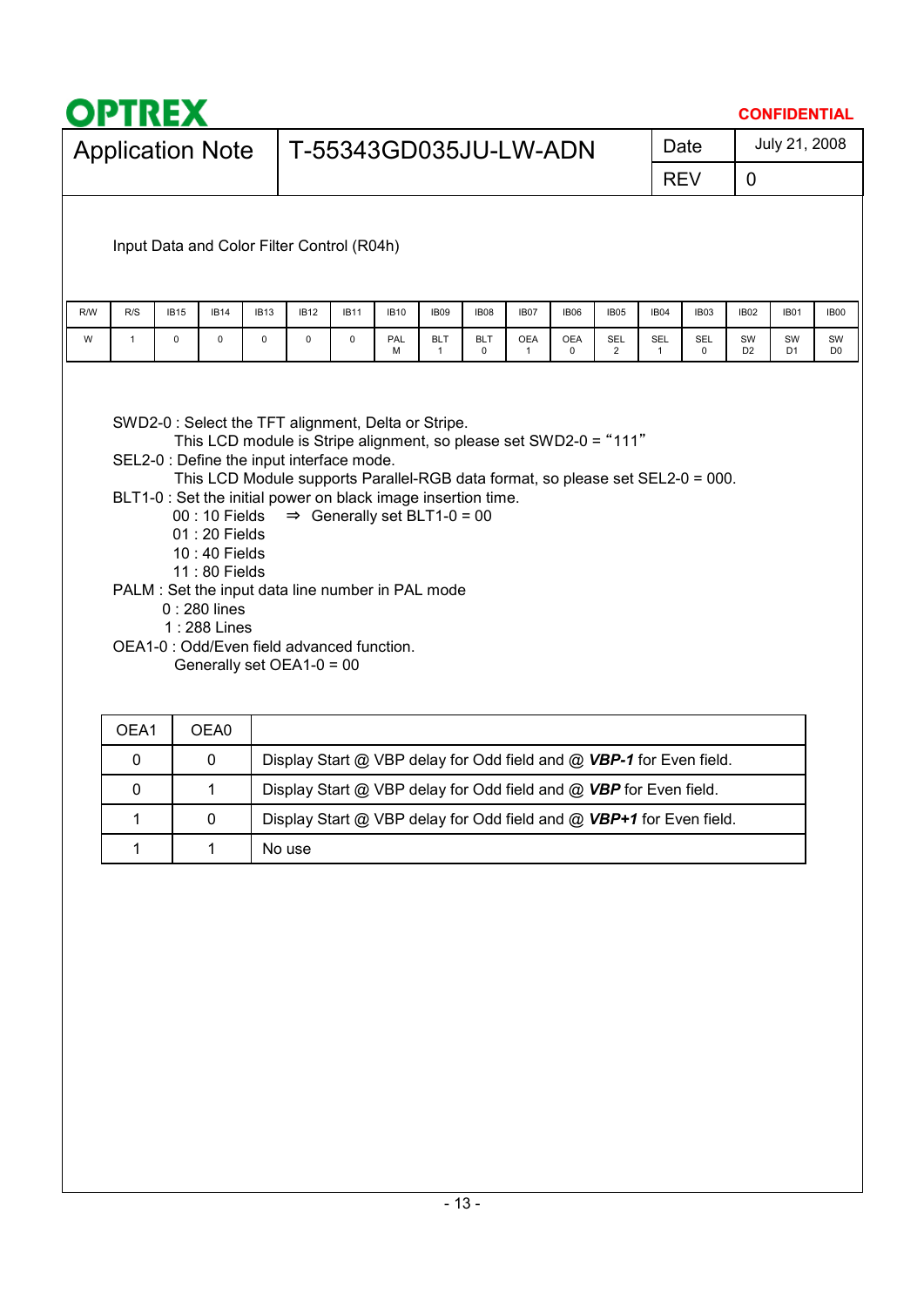| <b>OPTREX</b>                                                                                                                                                                                                                                                                                                                                                                                                                                                                                                                                                                                                                                                                                                                                                                                                                                                                                                                                                                                                                                                                                                                                                                                                                                                                                                                                                                                                                                                                                                                                                                                                                                                                                    |                                                                                            |             |                       |            |             |      |             |             |                  |             |                 | <b>CONFIDENTIAL</b> |                 |
|--------------------------------------------------------------------------------------------------------------------------------------------------------------------------------------------------------------------------------------------------------------------------------------------------------------------------------------------------------------------------------------------------------------------------------------------------------------------------------------------------------------------------------------------------------------------------------------------------------------------------------------------------------------------------------------------------------------------------------------------------------------------------------------------------------------------------------------------------------------------------------------------------------------------------------------------------------------------------------------------------------------------------------------------------------------------------------------------------------------------------------------------------------------------------------------------------------------------------------------------------------------------------------------------------------------------------------------------------------------------------------------------------------------------------------------------------------------------------------------------------------------------------------------------------------------------------------------------------------------------------------------------------------------------------------------------------|--------------------------------------------------------------------------------------------|-------------|-----------------------|------------|-------------|------|-------------|-------------|------------------|-------------|-----------------|---------------------|-----------------|
| <b>Application Note</b>                                                                                                                                                                                                                                                                                                                                                                                                                                                                                                                                                                                                                                                                                                                                                                                                                                                                                                                                                                                                                                                                                                                                                                                                                                                                                                                                                                                                                                                                                                                                                                                                                                                                          |                                                                                            |             | T-55343GD035JU-LW-ADN |            |             |      |             |             |                  | Date        |                 | July 21, 2008       |                 |
|                                                                                                                                                                                                                                                                                                                                                                                                                                                                                                                                                                                                                                                                                                                                                                                                                                                                                                                                                                                                                                                                                                                                                                                                                                                                                                                                                                                                                                                                                                                                                                                                                                                                                                  |                                                                                            |             |                       |            |             |      |             |             |                  | <b>REV</b>  | 0               |                     |                 |
| Function Control (R05h)                                                                                                                                                                                                                                                                                                                                                                                                                                                                                                                                                                                                                                                                                                                                                                                                                                                                                                                                                                                                                                                                                                                                                                                                                                                                                                                                                                                                                                                                                                                                                                                                                                                                          |                                                                                            |             |                       |            |             |      |             |             |                  |             |                 |                     |                 |
| R/W<br>R/S<br><b>IB15</b><br><b>IB14</b><br><b>IB13</b>                                                                                                                                                                                                                                                                                                                                                                                                                                                                                                                                                                                                                                                                                                                                                                                                                                                                                                                                                                                                                                                                                                                                                                                                                                                                                                                                                                                                                                                                                                                                                                                                                                          | <b>IB12</b>                                                                                | <b>IB11</b> | <b>IB10</b>           | IB09       | <b>IB08</b> | IB07 | <b>IB06</b> | <b>IB05</b> | IB <sub>04</sub> | IB03        | <b>IB02</b>     | <b>IB01</b>         | <b>IB00</b>     |
| W<br><b>GDI</b><br><b>GHN</b><br><b>XDK</b><br>$\mathbf{1}$<br>S                                                                                                                                                                                                                                                                                                                                                                                                                                                                                                                                                                                                                                                                                                                                                                                                                                                                                                                                                                                                                                                                                                                                                                                                                                                                                                                                                                                                                                                                                                                                                                                                                                 | LPF                                                                                        | <b>DEP</b>  | <b>CKP</b>            | <b>VSP</b> | <b>HSP</b>  | DEO  | DIT         | $\mathbf 0$ | PW<br>м          | $\mathbf 0$ | FB <sub>2</sub> | FB1                 | FB <sub>0</sub> |
| FB2-0 : Set PWM feedback level adjustment.<br>*In this LCD module, no function for PWM. So, please set FB2-0=000.<br>PWM: Set PWM feedback level adjustment. PWM=0 : PWM OFF PWM=1 : PWM ON<br>*In this LCD module, no function for PWM. So, please set PWM=0と設定してください。<br>DIT: Set the Dithering function. DIT=0: Dithering OFF DIT=1: Dithering ON<br>Use 24bits : $DIT = 1$<br>Use 18bits : $DIT = 0$<br>DEO: Set DE mode.<br>DEO = 0: VSYNC/HSYNC are also needed in DE mode. Under this condition, vertical back<br>DEO=1, only DEN signal is needed in DE mode.<br>HSP: Set the polarity of HSYNC.HSP=0, Negative polarity HSYNC. HSP=1, Positive polarity HSYNC.<br>VSP: Set the polarity of HSYNC.VSP=0, Negative polarity VSYNC. VSP=1, Positive polarity VSYNC.<br>CKP: Set the direction of data latch of CLK.<br>CKP = 0, Data is latched in CLK falling edge.<br>CKP = 1, Data is latched in CLK rising edge.<br>DEP: Set the polarity of DEN. DEP=0, DEN Negative polarity active. DEP=1, DEN Negative polarity active.<br>LPF : Set the low pass filter in YUV mode.<br>*This LCD doesn't support the YUV interface, so please ignore this register.<br>GDIS: Set the discharge of VGL.<br>GDIS=0, VGL has no discharge path to VSS in sleep mode.<br>GDIS=1, VGL will discharge to VSS in sleep mode.<br>XWhen CPE=0, GDIS is fixed to 0, and you can't change it by SPI.<br>XDK: Set the pumping way of VCIX2.<br>XDK=0, VCIX2 is 2 stage pumping from VCI. (VCIX2 = 3 x VCI)<br>$XDK=1$ , VCIX2 is 2 phase pumping from VCI. (VCIX2 = $2 \times VCI$ )<br>GHN: Set the output of VGH.<br>GHN=0, All gate outputs are forced to VGH.<br>GHN=1, Gate driver is normal operation. | porch is defined by VBP [6:0] and the horizontal first valid data is defined by DE signal. |             |                       |            |             |      |             |             |                  |             |                 |                     |                 |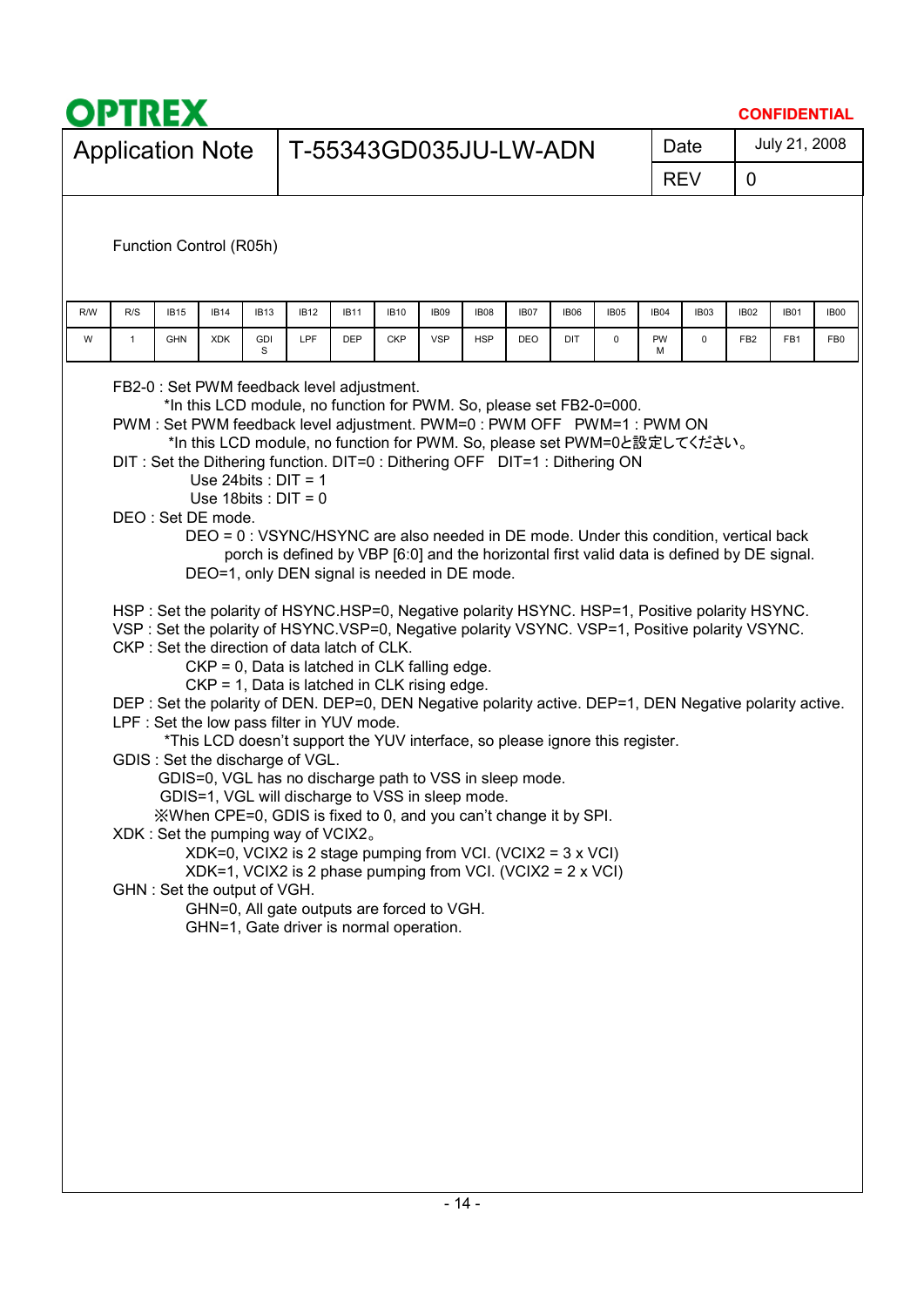|     | <b>OPTRE</b><br><b>CONFIDENTIAL</b> |             |                 |                  |                                                                                                                                                                                                                                                                                                     |                  |                       |                 |                 |           |                     |      |          |            |                       |               |          |
|-----|-------------------------------------|-------------|-----------------|------------------|-----------------------------------------------------------------------------------------------------------------------------------------------------------------------------------------------------------------------------------------------------------------------------------------------------|------------------|-----------------------|-----------------|-----------------|-----------|---------------------|------|----------|------------|-----------------------|---------------|----------|
|     | <b>Application Note</b>             |             |                 |                  |                                                                                                                                                                                                                                                                                                     |                  | T-55343GD035JU-LW-ADN |                 |                 |           |                     |      |          | Date       |                       | July 21, 2008 |          |
|     |                                     |             |                 |                  |                                                                                                                                                                                                                                                                                                     |                  |                       |                 |                 |           |                     |      |          | <b>REV</b> | $\mathbf 0$           |               |          |
|     |                                     |             |                 |                  | Contrast/Brightness Control (R0Ah)                                                                                                                                                                                                                                                                  |                  |                       |                 |                 |           |                     |      |          |            |                       |               |          |
| R/W | R/S                                 | <b>IB15</b> | <b>IB14</b>     | IB <sub>13</sub> | <b>IB12</b>                                                                                                                                                                                                                                                                                         | IB <sub>11</sub> | <b>IB10</b>           | IB09            | IB08            | IB07      | IB06                | IB05 | IB04     | IB03       | IB02                  | IB01          | IB00     |
| W   | $\mathbf{1}$                        | 0           | BR <sub>6</sub> | BR <sub>5</sub>  | BR4                                                                                                                                                                                                                                                                                                 | BR <sub>3</sub>  | BR <sub>2</sub>       | BR <sub>1</sub> | BR <sub>0</sub> | $\pmb{0}$ | $\mathsf{O}\xspace$ | 0    | CON<br>4 | CON<br>3   | CON<br>$\overline{c}$ | CON<br>1      | CON<br>0 |
|     |                                     |             |                 |                  | CON4-0 : Display Contrast level adjustment. (0.125/step) Adjust range from<br>00h (level = 0) to 1Fh (level = 3.875). Generally set CON4-0=1000.<br>BR6-0 : Display Brightness level adjustment. (2/step) Adjust range from 00h<br>(level = -128) to 7Fh (level = +126). Generally set BR-6-0 = 3Fh |                  |                       |                 |                 |           |                     |      |          |            |                       |               |          |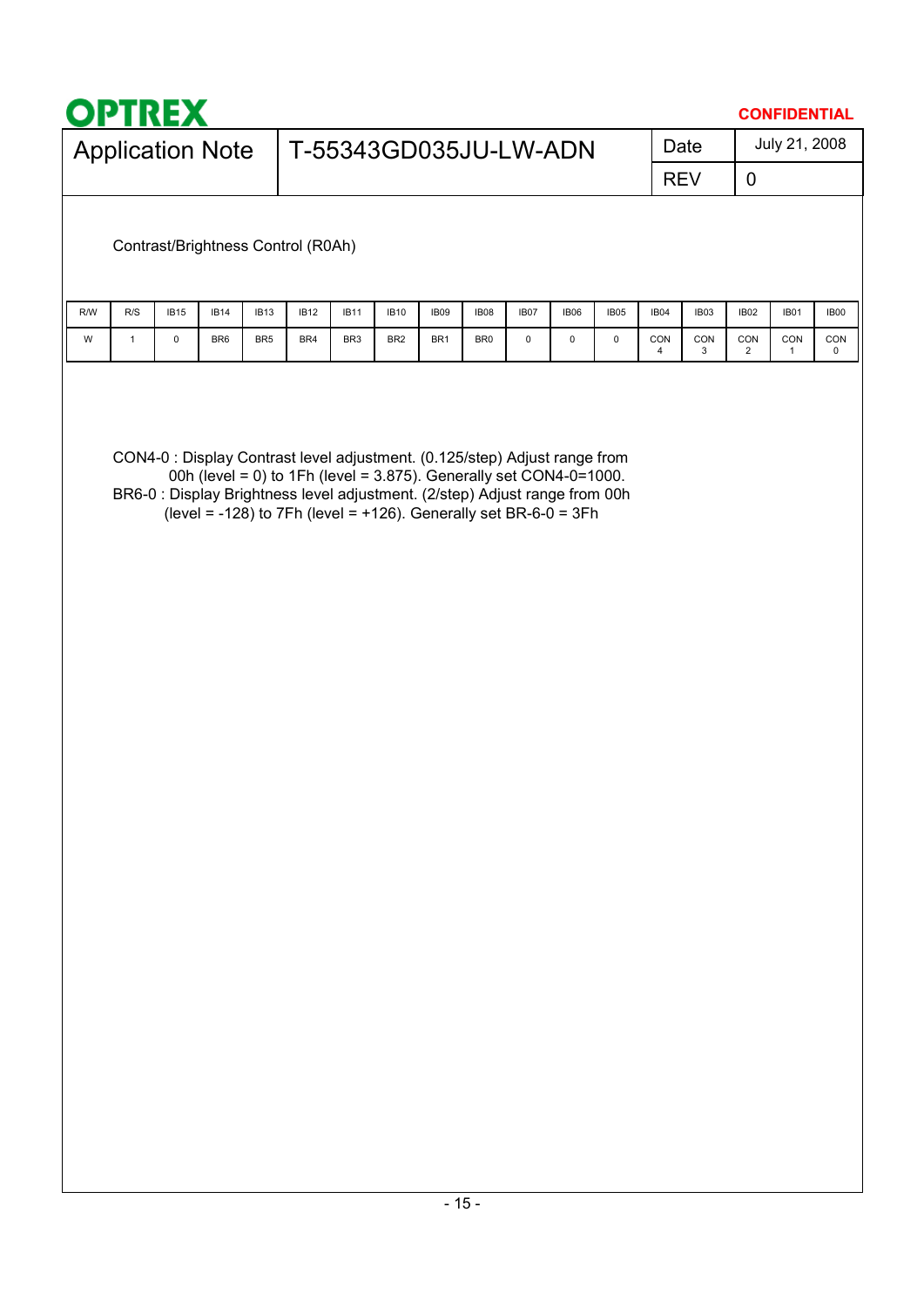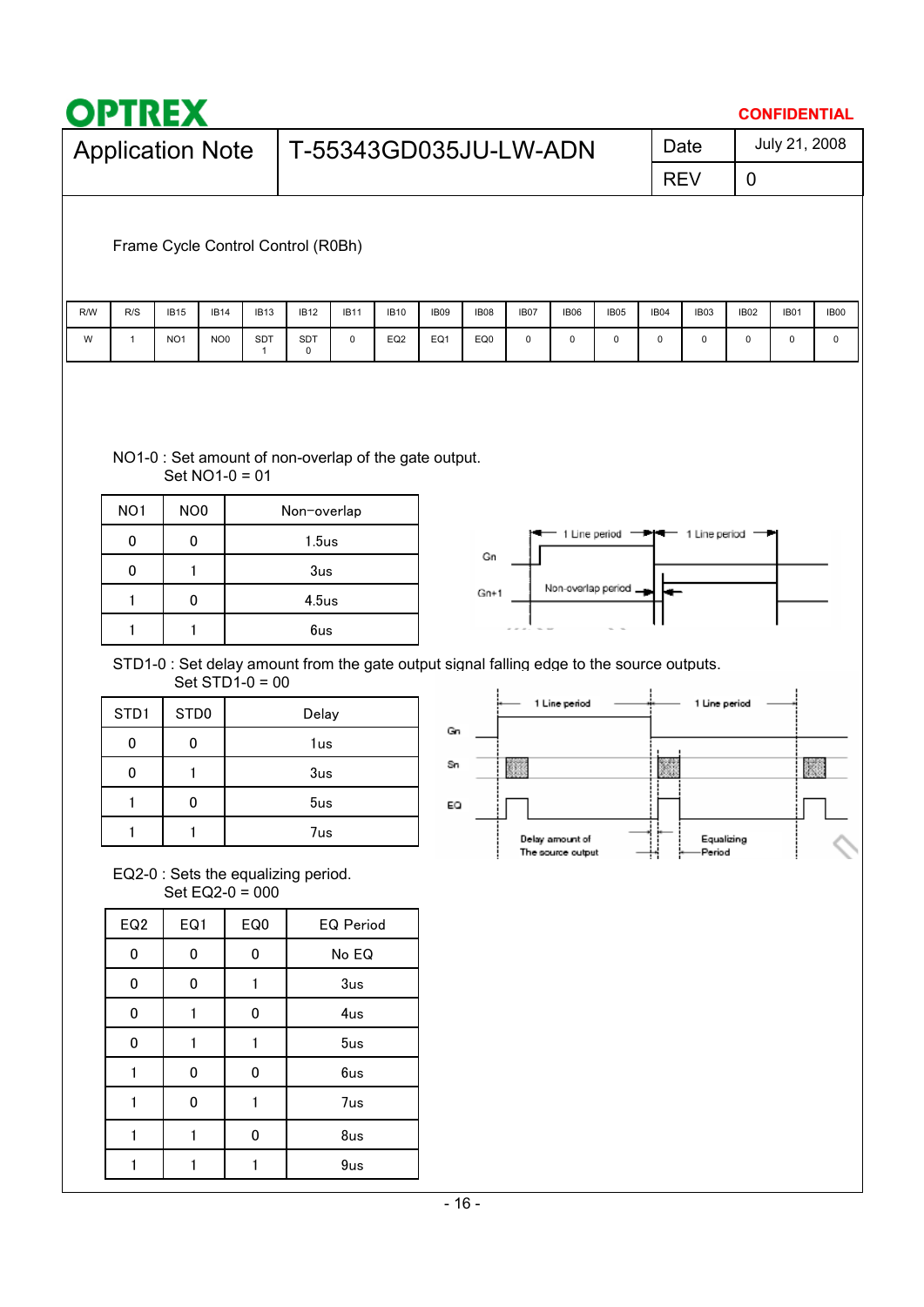| <b>Application Note</b>                                                                                                                                                                                                                                                                                                                                                                    | T-55343GD035JU-LW-ADN                                             |                                               |                 |                 | Date            |                 | July 21, 2008              |                 |
|--------------------------------------------------------------------------------------------------------------------------------------------------------------------------------------------------------------------------------------------------------------------------------------------------------------------------------------------------------------------------------------------|-------------------------------------------------------------------|-----------------------------------------------|-----------------|-----------------|-----------------|-----------------|----------------------------|-----------------|
|                                                                                                                                                                                                                                                                                                                                                                                            |                                                                   |                                               |                 |                 | <b>REV</b>      | $\overline{0}$  |                            |                 |
| Power control 2 (R0Dh)                                                                                                                                                                                                                                                                                                                                                                     |                                                                   |                                               |                 |                 |                 |                 |                            |                 |
| R/W<br>R/S<br><b>IB15</b><br><b>IB14</b><br>IB <sub>13</sub>                                                                                                                                                                                                                                                                                                                               | <b>IB12</b><br><b>IB11</b><br><b>IB10</b><br>IB09                 | IB07<br><b>IB08</b><br><b>IB06</b>            | <b>IB05</b>     | IB04            | IB03            | IB02            | <b>IB01</b>                | <b>IB00</b>     |
| W<br>$\mathbf{1}$<br>0<br><b>VRC</b><br><b>VRC</b><br>$\overline{2}$<br>$\mathbf{1}$                                                                                                                                                                                                                                                                                                       | <b>VRC</b><br>$\mathsf 0$<br>0<br><b>VDS</b><br>0<br>$\mathbf{1}$ | <b>VDS</b><br>$\mathsf 0$<br>0<br>$\mathbf 0$ | <b>VRH</b><br>5 | <b>VRH</b><br>4 | <b>VRH</b><br>3 | <b>VRH</b><br>2 | <b>VRH</b><br>$\mathbf{1}$ | <b>VRH</b><br>0 |
| VRC [2:0]=010, 5.5V<br>VRC [2:0]=011, 5.7V<br>VRC [2:0]=100, 5.9V<br>VRC [2:0]=101, reserved<br>VRC [2:0]=110, reserved<br>VRC [2:0]=111, reserved<br>VDS1:0 : Set the VDD regulator voltage if pin "REGVDD" is set to VDDIO.<br>VDS [1:0]=00, 1.8V<br>VDS [1:0]=01, 2.0V<br>VDS [1:0]=10, 2.2V<br>VDS [1:0]=11, 2.5V<br>VRH5-0 : Set amplitude magnification of VLCD63.<br>$Vref = 1.25V$ |                                                                   |                                               |                 |                 |                 |                 |                            |                 |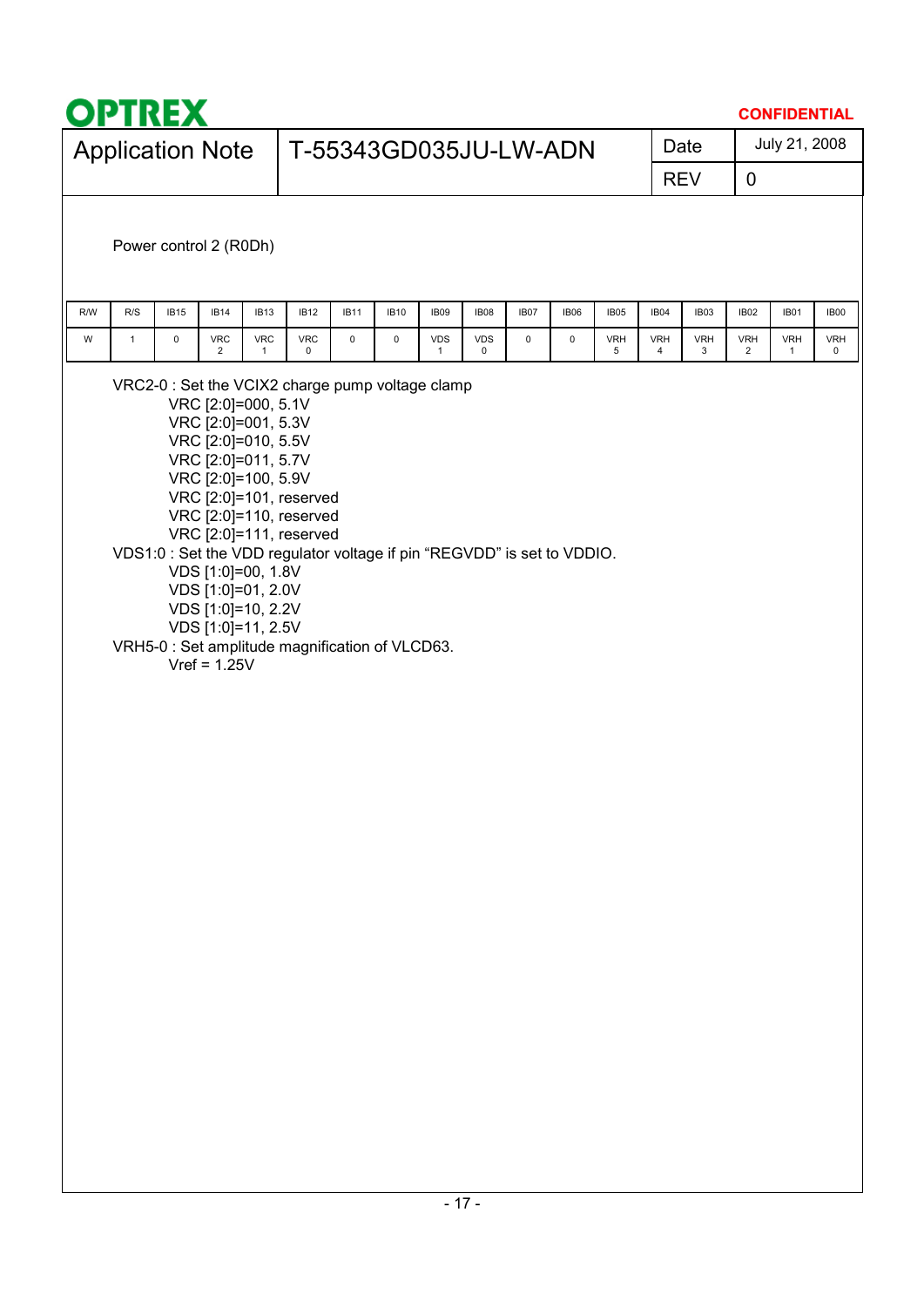

### **CONFIDENTIAL** July 21, 2008

# Application Note | T-55343GD035JU-LW-ADN Date

REV

0

| <b>VRH</b><br>5 | <b>VRH</b><br>4 | <b>VRH</b><br>3 | <b>VRH</b><br>$\overline{2}$ | <b>VRH</b><br>$\mathbf{1}$ | <b>VRH</b><br>0 | VLCD63<br>Voltage | <b>VRH</b><br>5 | <b>VRH</b><br>4 | <b>VRH</b><br>3 | <b>VRH</b><br>$\overline{2}$ | <b>VRH</b><br>$\mathbf{1}$ | <b>VRH</b><br>0 | VLCD63<br>Voltage |
|-----------------|-----------------|-----------------|------------------------------|----------------------------|-----------------|-------------------|-----------------|-----------------|-----------------|------------------------------|----------------------------|-----------------|-------------------|
| 0               | $\mathbf 0$     | 0               | 0                            | 0                          | 0               | Vref x 2.456      | $\mathbf{1}$    | 0               | 0               | 0                            | 0                          | 0               | Vref x 3.480      |
| 0               | 0               | 0               | 0                            | 0                          | $\mathbf{1}$    | Vref x 2.488      | $\mathbf{1}$    | 0               | 0               | 0                            | 0                          | $\mathbf{1}$    | Vref x 3.512      |
| 0               | 0               | 0               | 0                            | $\mathbf{1}$               | 0               | Vref x 2.520      | $\mathbf{1}$    | 0               | 0               | 0                            | $\mathbf{1}$               | 0               | Vref x 3.544      |
| 0               | 0               | 0               | 0                            | $\mathbf{1}$               | $\mathbf{1}$    | Vref x 2.552      | $\mathbf{1}$    | 0               | 0               | 0                            | $\mathbf{1}$               | $\mathbf{1}$    | Vref x 3.576      |
| 0               | 0               | $\mathbf 0$     | 1                            | 0                          | 0               | Vref x 2.584      | $\mathbf{1}$    | 0               | 0               | $\mathbf{1}$                 | 0                          | 0               | Vref x 3.608      |
| 0               | 0               | 0               | $\mathbf{1}$                 | 0                          | $\mathbf{1}$    | Vref x 2.616      | $\mathbf{1}$    | 0               | 0               | $\mathbf{1}$                 | 0                          | $\mathbf{1}$    | Vref x 3.640      |
| 0               | 0               | 0               | $\mathbf{1}$                 | $\mathbf{1}$               | 0               | Vref x 2.648      | $\mathbf{1}$    | 0               | 0               | $\mathbf{1}$                 | $\mathbf{1}$               | 0               | Vref x 3.672      |
| 0               | 0               | 0               | $\mathbf{1}$                 | $\mathbf{1}$               | $\mathbf{1}$    | Vref x 2.680      | $\mathbf{1}$    | 0               | 0               | $\mathbf{1}$                 | $\mathbf{1}$               | $\mathbf{1}$    | Vref x 3.704      |
| 0               | 0               | $\mathbf{1}$    | 0                            | 0                          | 0               | Vref x 2.712      | $\mathbf{1}$    | $\pmb{0}$       | 1               | 0                            | 0                          | 0               | Vref x 3.736      |
| 0               | 0               | $\mathbf{1}$    | 0                            | 0                          | $\mathbf{1}$    | Vref x 2.744      | $\mathbf{1}$    | 0               | $\mathbf{1}$    | 0                            | 0                          | $\mathbf{1}$    | Vref x 3.768      |
| 0               | 0               | $\mathbf{1}$    | 0                            | $\mathbf{1}$               | 0               | Vref x 2.776      | $\mathbf{1}$    | 0               | 1               | 0                            | $\mathbf{1}$               | 0               | Vref x 3.800      |
| 0               | 0               | $\mathbf{1}$    | 0                            | $\mathbf{1}$               | $\mathbf{1}$    | Vref x 2.808      | $\mathbf{1}$    | 0               | 1               | 0                            | $\mathbf{1}$               | $\mathbf{1}$    | Vref x 3.832      |
| 0               | 0               | $\mathbf{1}$    | $\mathbf{1}$                 | 0                          | 0               | Vref x 2.840      | $\mathbf{1}$    | 0               | $\mathbf{1}$    | $\mathbf{1}$                 | 0                          | 0               | Vref x 3.864      |
| 0               | 0               | $\mathbf{1}$    | $\mathbf{1}$                 | 0                          | $\mathbf{1}$    | Vref x 2.872      | $\mathbf{1}$    | 0               | 1               | $\mathbf{1}$                 | 0                          | $\mathbf{1}$    | Vref x 3.896      |
| 0               | 0               | $\mathbf{1}$    | $\mathbf{1}$                 | $\mathbf{1}$               | 0               | Vref x 2.904      | $\mathbf{1}$    | $\pmb{0}$       | $\mathbf{1}$    | $\mathbf{1}$                 | $\mathbf{1}$               | 0               | Vref x 3.928      |
| 0               | 0               | $\mathbf{1}$    | 1                            | $\mathbf{1}$               | $\mathbf{1}$    | Vref x 2.936      | $\mathbf{1}$    | $\mathbf 0$     | 1               | 1                            | $\mathbf{1}$               | $\mathbf{1}$    | Vref x 3.960      |
| 0               | $\mathbf{1}$    | 0               | 0                            | 0                          | 0               | Vref x 2.968      | $\mathbf{1}$    | $\mathbf{1}$    | 0               | $\mathbf 0$                  | 0                          | 0               | Vref x 3.992      |
| 0               | $\mathbf{1}$    | 0               | 0                            | 0                          | $\mathbf{1}$    | Vref x 3.000      | $\mathbf{1}$    | $\mathbf{1}$    | 0               | 0                            | 0                          | $\mathbf{1}$    | Vref x 4.024      |
| 0               | $\mathbf{1}$    | 0               | 0                            | 1                          | 0               | Vref x 3.032      | $\mathbf{1}$    | $\mathbf{1}$    | 0               | 0                            | $\mathbf{1}$               | 0               | Vref x 4.056      |
| 0               | $\mathbf{1}$    | 0               | 0                            | $\mathbf{1}$               | $\mathbf{1}$    | Vref x 3.064      | $\mathbf{1}$    | $\mathbf{1}$    | 0               | 0                            | $\mathbf{1}$               | $\mathbf{1}$    | Vref x 4.088      |
| 0               | $\mathbf{1}$    | 0               | 1                            | 0                          | 0               | Vref x 3.096      | $\mathbf{1}$    | $\mathbf{1}$    | 0               | $\mathbf{1}$                 | 0                          | 0               | Vref x 4.120      |
| 0               | $\mathbf{1}$    | 0               | 1                            | 0                          | $\mathbf{1}$    | Vref x 3.128      | $\mathbf{1}$    | $\mathbf{1}$    | 0               | $\mathbf{1}$                 | $\mathbf 0$                | $\mathbf{1}$    | Vref x 4.152      |
| 0               | $\mathbf{1}$    | 0               | 1                            | $\mathbf{1}$               | 0               | Vref x 3.160      | $\mathbf{1}$    | $\mathbf{1}$    | 0               | $\mathbf{1}$                 | $\mathbf{1}$               | 0               | Vref x 4.184      |
| 0               | $\mathbf{1}$    | 0               | 1                            | $\mathbf{1}$               | $\mathbf{1}$    | Vref x 3.192      | $\mathbf{1}$    | $\mathbf{1}$    | 0               | $\mathbf{1}$                 | $\mathbf{1}$               | $\mathbf{1}$    | Vref x 4.216      |
| 0               | $\mathbf{1}$    | $\mathbf{1}$    | 0                            | 0                          | 0               | Vref x 3.224      | $\mathbf{1}$    | $\mathbf{1}$    | $\mathbf{1}$    | $\pmb{0}$                    | 0                          | 0               | Vref x 4.248      |
| 0               | 1               | $\mathbf{1}$    | 0                            | 0                          | $\mathbf{1}$    | Vref x 3.256      | $\mathbf{1}$    | $\mathbf{1}$    | 1               | 0                            | 0                          | $\mathbf{1}$    | Vref x 4.280      |
| 0               | 1               | $\mathbf{1}$    | 0                            | $\mathbf{1}$               | 0               | Vref x 3.288      | $\mathbf{1}$    | $\mathbf{1}$    | $\mathbf{1}$    | 0                            | $\mathbf{1}$               | 0               | Vref x 4.312      |
| 0               | 1               | $\mathbf{1}$    | 0                            | $\mathbf{1}$               | 1               | Vref x 3.320      | $\mathbf{1}$    | $\mathbf{1}$    | 1               | $\pmb{0}$                    | $\mathbf{1}$               | 1               | Vref x 4.344      |
| 0               | $\mathbf{1}$    | $\mathbf{1}$    | $\mathbf{1}$                 | 0                          | 0               | Vref x 3.352      | $\mathbf{1}$    | $\mathbf{1}$    | 1               | $\mathbf{1}$                 | 0                          | 0               | Vref x 4.376      |
| 0               | $\mathbf{1}$    | $\mathbf{1}$    | $\mathbf{1}$                 | 0                          | $\mathbf{1}$    | Vref x 3.384      |                 | $\mathbf{1}$    | 1               | $\mathbf{1}$                 | 0                          | $\mathbf{1}$    | Vref x 4.408      |
| 0               | $\mathbf{1}$    | $\mathbf{1}$    | 1                            | 1                          | 0               | Vref x 3.416      |                 | $\mathbf{1}$    | 1               | $\mathbf{1}$                 | $\mathbf{1}$               | 0               | Vref x 4.440      |
| 0               | $\mathbf{1}$    | $\mathbf{1}$    | $\mathbf{1}$                 | 1                          | $\mathbf{1}$    | Vref x 3.448      |                 | $\mathbf{1}$    | 1               | $\mathbf{1}$                 | $\mathbf{1}$               | $\mathbf{1}$    | Vref x 4.472      |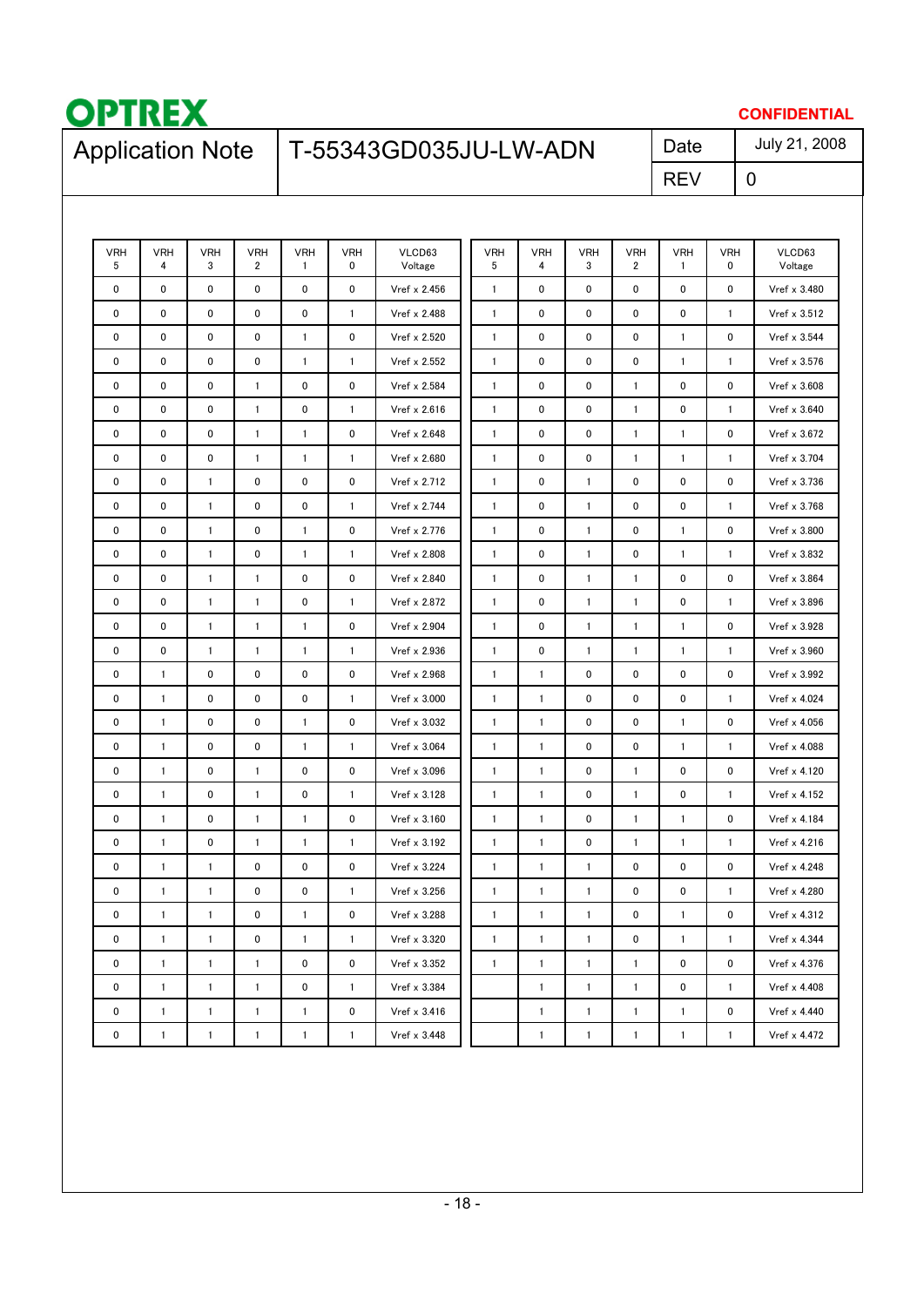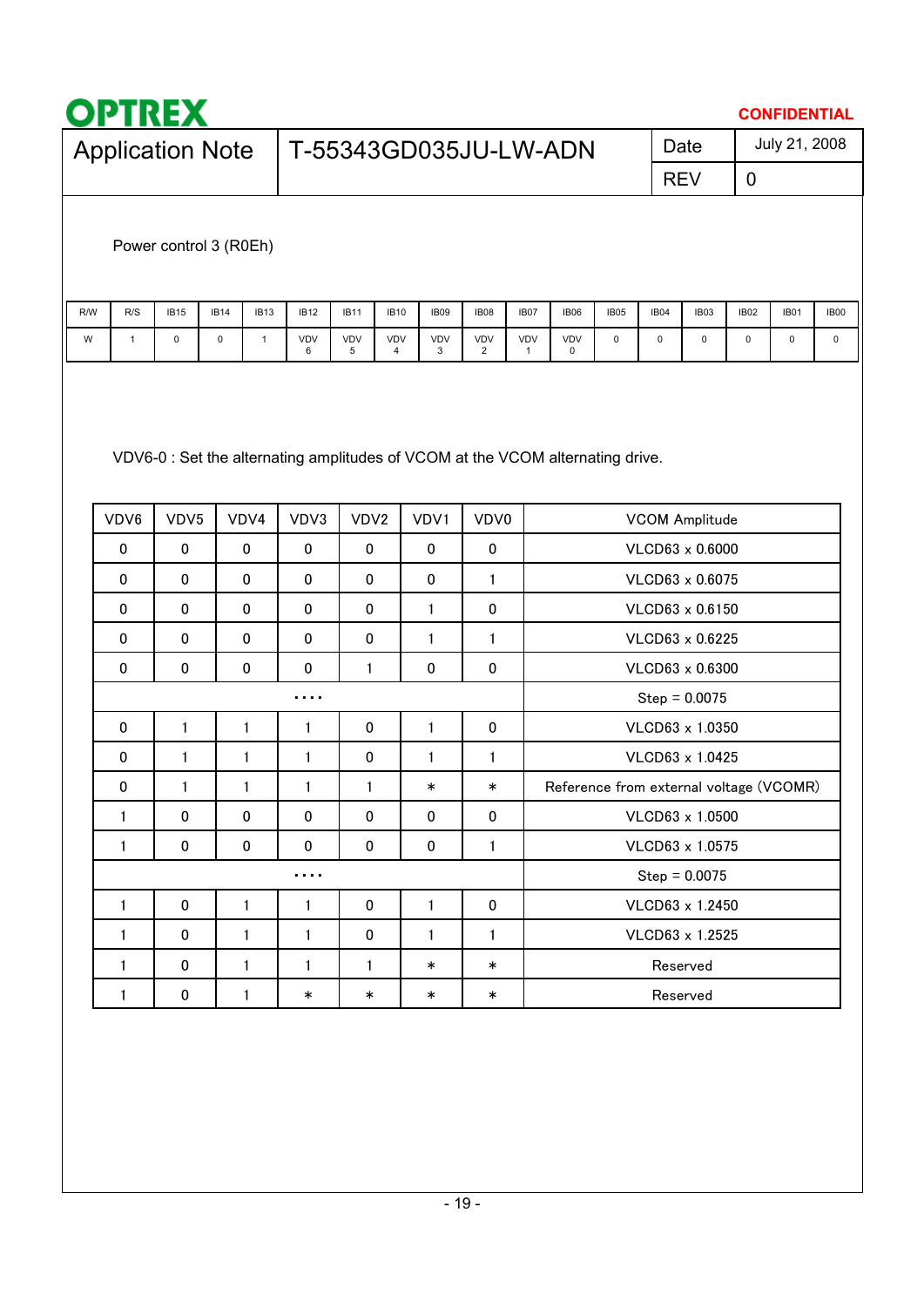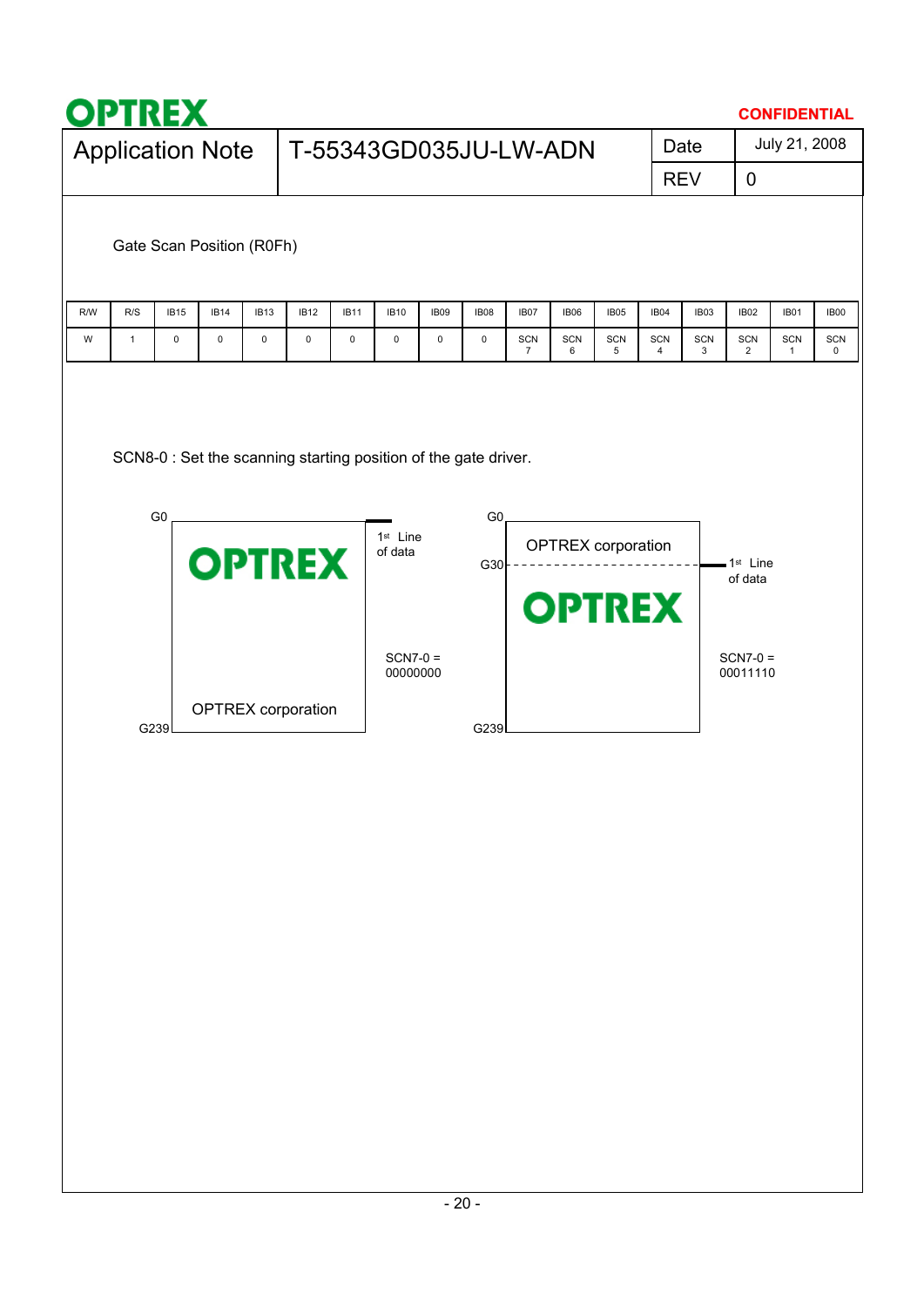

1 | 1 | \* | \* | \* | \* | \* | \* | \* | Reserved

 $\ast$ 

 $\mathbf 1$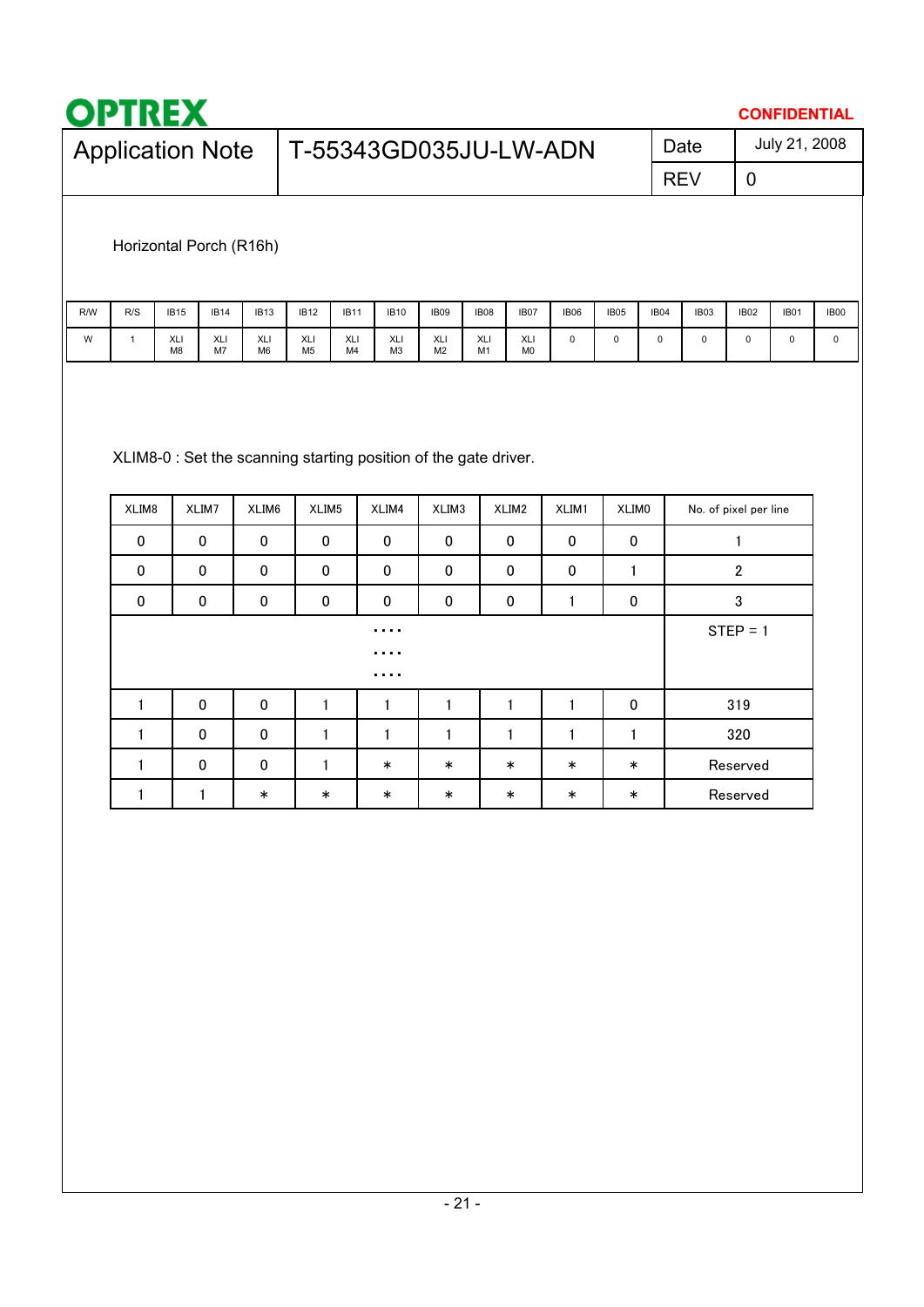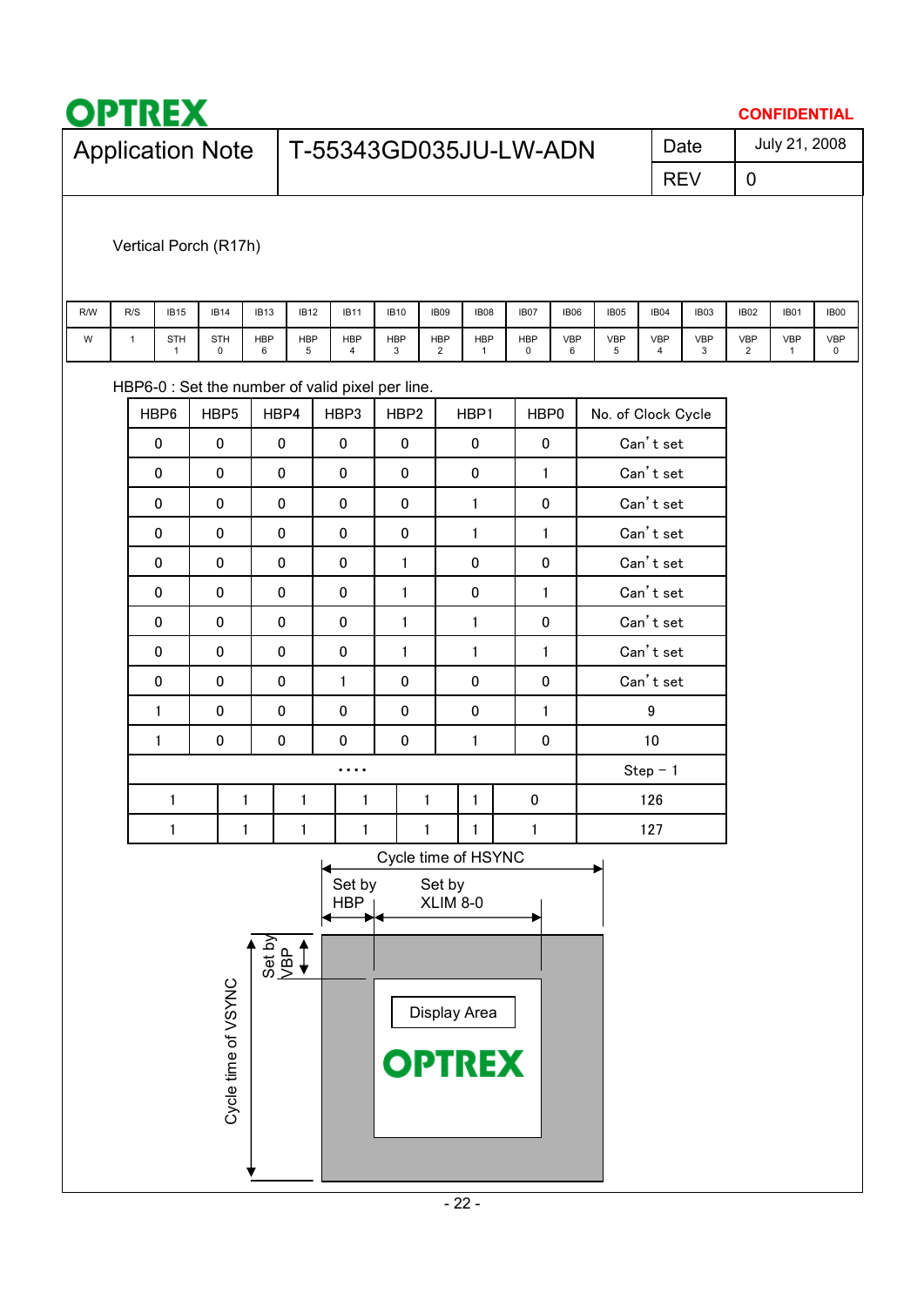| <b>OPTREX</b>           |                       |      | <b>CONFIDENTIAL</b> |
|-------------------------|-----------------------|------|---------------------|
| <b>Application Note</b> | T-55343GD035JU-LW-ADN | Date | July 21, 2008       |
|                         |                       | REV  |                     |

STH1-0 : Adjust the first valid data by dot clock.

\* This setting is not valid in parallel RGB input interface. Please ignore this setting.

 $STH = 00: + 0$  dot clock  $STH = 01: + 1$  dot clock  $STH = 10: + 2$  dot clock  $STH = 11: + 3$  dot clock

VBP6-0 : Set the delay period from falling edge of VSYNC to first valid line.

| VBP6 | VBP <sub>5</sub> | VBP4         | VBP3        | VBP <sub>2</sub> | VBP1     | VBP0     | No. of Clock Cycle |
|------|------------------|--------------|-------------|------------------|----------|----------|--------------------|
| 0    | $\mathbf 0$      | $\mathbf{0}$ | $\mathbf 0$ | 0                | $\Omega$ | 0        | Can't set          |
| 0    | $\mathbf 0$      | $\Omega$     | 0           | 0                | $\Omega$ |          | Can't set          |
| 0    | $\mathbf 0$      | $\Omega$     | $\Omega$    | 0                |          | 0        | $\overline{2}$     |
| 0    | $\Omega$         | $\Omega$     | $\Omega$    | 0                |          |          | 3                  |
| 0    | $\Omega$         | $\Omega$     | $\Omega$    |                  | $\Omega$ | $\Omega$ | 4                  |
|      |                  |              | .           |                  |          |          | $Step - 1$         |
|      |                  |              |             |                  |          | $\Omega$ | 126                |
|      |                  |              |             |                  |          |          | 127                |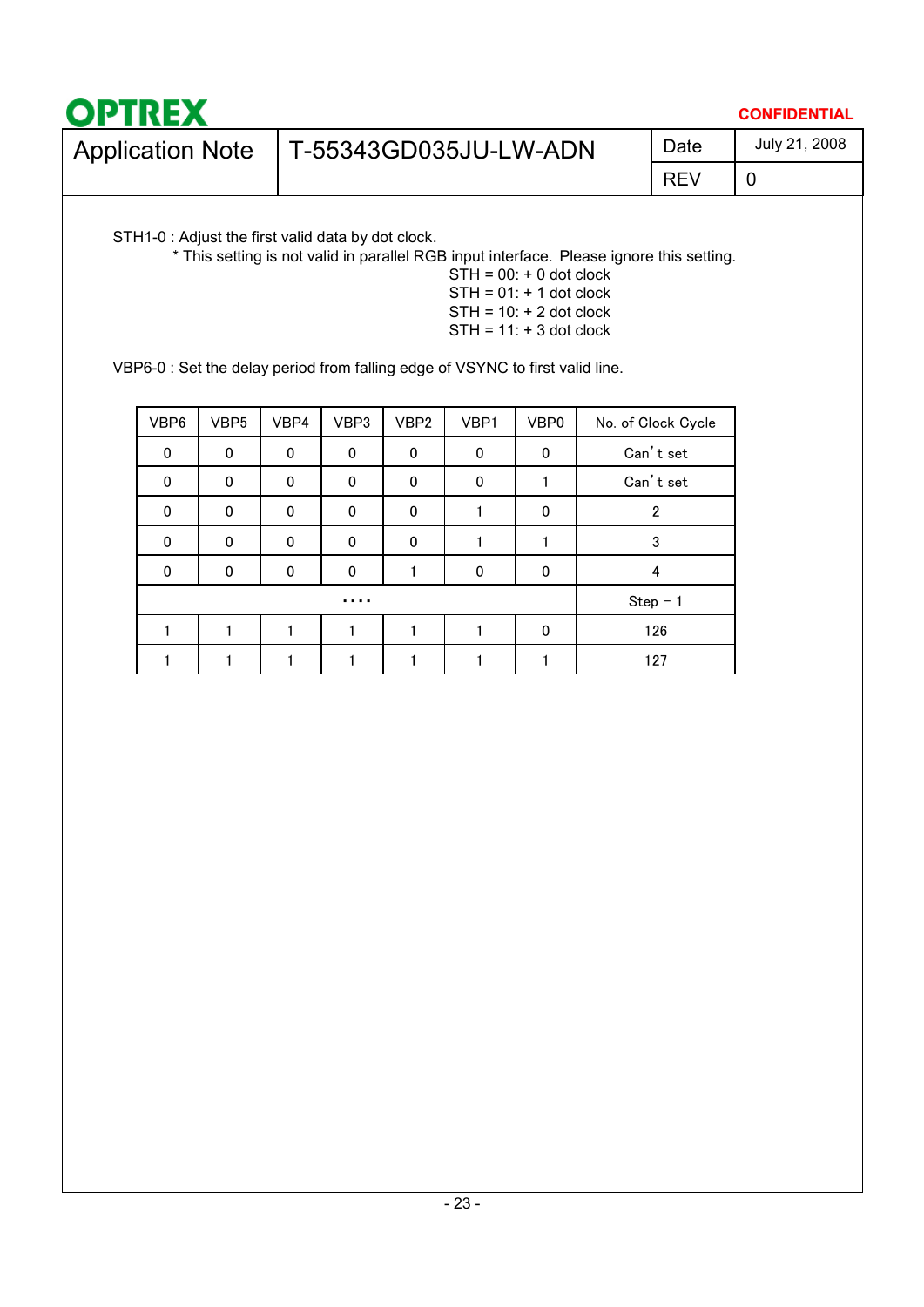|     | <b>OPTREX</b>           |                        |             |             |                                                                                                                                              |             |             |             |             |             |                       |                 |                 |                 |                 | <b>CONFIDENTIAL</b> |                 |
|-----|-------------------------|------------------------|-------------|-------------|----------------------------------------------------------------------------------------------------------------------------------------------|-------------|-------------|-------------|-------------|-------------|-----------------------|-----------------|-----------------|-----------------|-----------------|---------------------|-----------------|
|     | <b>Application Note</b> |                        |             |             |                                                                                                                                              |             |             |             |             |             | T-55343GD035JU-LW-ADN |                 |                 | Date            |                 | July 21, 2008       |                 |
|     |                         |                        |             |             |                                                                                                                                              |             |             |             |             |             | <b>REV</b>            | 0               |                 |                 |                 |                     |                 |
|     |                         | Power control 4 (R1Eh) |             |             |                                                                                                                                              |             |             |             |             |             |                       |                 |                 |                 |                 |                     |                 |
| R/W | R/S                     | <b>IB15</b>            | <b>IB14</b> | <b>IB13</b> | <b>IB12</b>                                                                                                                                  | <b>IB11</b> | <b>IB10</b> | <b>IB09</b> | <b>IB08</b> | <b>IB07</b> | IB06                  | <b>IB05</b>     | IB04            | IB03            | <b>IB02</b>     | <b>IB01</b>         | <b>IB00</b>     |
| W   | 1                       | $\Omega$               | $\Omega$    | 0           | 0                                                                                                                                            | 0           | 0           | 0           | $\Omega$    | nOT<br>P    | <b>VCM</b><br>6       | <b>VCM</b><br>5 | <b>VCM</b><br>4 | <b>VCM</b><br>3 | <b>VCM</b><br>2 | <b>VCM</b><br>1     | <b>VCM</b><br>0 |
|     | $n$ OTP:                |                        |             |             | nOTP = "0" VCOMH voltage equals to programmed OTP value.<br>$nQTD = 44$ Catting of VCMC 0 hosemes valid and veltons of VCOML son he edivated |             |             |             |             |             |                       |                 |                 |                 |                 |                     |                 |

nOTP = "1" Setting of VCM6-0 becomes valid and voltage of VCOMH can be adjusted. VCM6-0 : Set the VCOMH voltage if nOTP = "1".

| VCM <sub>6</sub> | VCM <sub>5</sub> | VCM4 | VCM <sub>3</sub> | VCM <sub>2</sub> | VCM <sub>1</sub> | VCM <sub>0</sub> | <b>VCOMH</b>   |
|------------------|------------------|------|------------------|------------------|------------------|------------------|----------------|
| 0                | 0                | 0    | 0                | $\mathbf 0$      | 0                | 0                | VLCD63 x 0.360 |
| 0                | 0                | 0    | 0                | $\mathbf 0$      | $\Omega$         |                  | VLCD63 x 0.365 |
| 0                | 0                | 0    | 0                | 0                |                  | 0                | VLCD63 x 0.370 |
| $\Omega$         | 0                | 0    | 0                | 0                |                  |                  | VLCD63 x 0.375 |
| $\Omega$         | $\mathbf{0}$     | 0    | 0                |                  | $\Omega$         | 0                | VLCD63 x 0.380 |
|                  |                  |      | .                |                  |                  |                  | $Step = 0.005$ |
|                  |                  |      |                  |                  |                  | 0                | VLCD63 x 0.990 |
|                  |                  |      |                  |                  |                  |                  | VLCD63 x 0.995 |

(Note) About the adjustment of VCOMH

VCOM is not adjusted to optimum value in this model. Therefore, it is necessary to adjust the VCOMH value. To adjust the VCOMH, display the gray and black border line. And please set the value which minimize the flicker.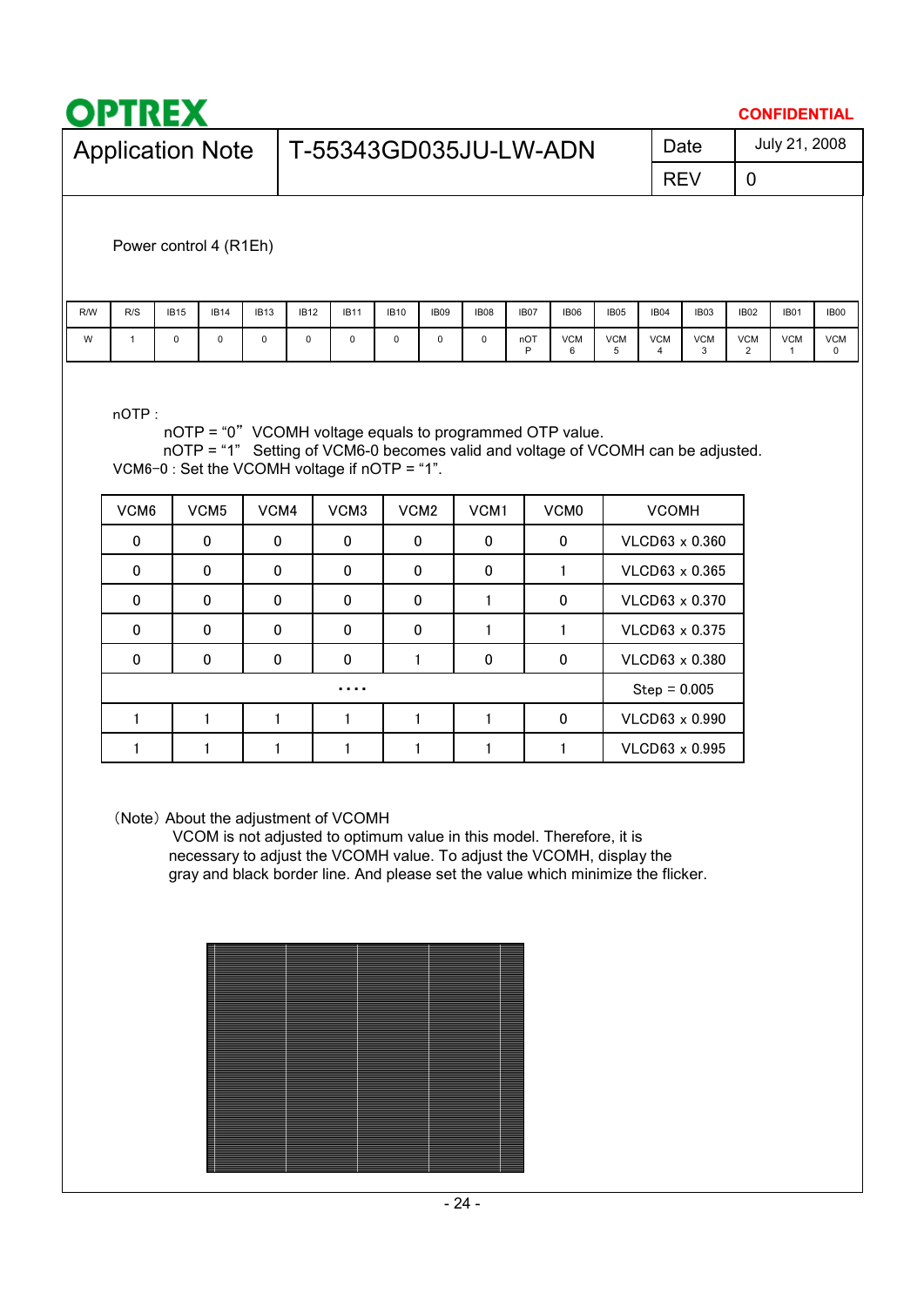

### **CONFIDENTIAL**

| Application Note   T-55343GD035JU-LW-ADN | Date       | July 21, 2008 |
|------------------------------------------|------------|---------------|
|                                          | <b>REV</b> |               |

### Gamma control 1 (R30h to R37)

| R/W | R/S | <b>IB15</b> | <b>IB14</b> | <b>IB13</b> | <b>IB12</b> | <b>IB11</b> | <b>IB10</b>      | IB <sub>09</sub> | <b>IB08</b>      | IB <sub>07</sub> | IB06 | IB <sub>05</sub> | IB <sub>04</sub> | IB <sub>03</sub> | IB <sub>02</sub> | <b>IB01</b>      | IB00             |
|-----|-----|-------------|-------------|-------------|-------------|-------------|------------------|------------------|------------------|------------------|------|------------------|------------------|------------------|------------------|------------------|------------------|
| W   | 1   | $\mathbf 0$ | $\mathbf 0$ | $\mathbf 0$ | $\mathbf 0$ | 0           | <b>PKP</b><br>12 | <b>PKP</b><br>11 | <b>PKP</b><br>10 | 0                | 0    | $\mathbf 0$      | $\Omega$         | 0                | <b>PKP</b><br>02 | <b>PKP</b><br>01 | <b>PKP</b><br>00 |
| W   | 1   | 0           | $\mathbf 0$ | $\mathbf 0$ | $\mathbf 0$ | 0           | <b>PKP</b><br>32 | <b>PKP</b><br>31 | <b>PKP</b><br>30 | 0                | 0    | $\mathbf 0$      | $\Omega$         | 0                | <b>PKP</b><br>22 | <b>PKP</b><br>21 | <b>PKP</b><br>20 |
| W   | 1   | $\mathbf 0$ | $\mathbf 0$ | $\mathbf 0$ | $\mathbf 0$ | 0           | <b>PKP</b><br>52 | <b>PKP</b><br>51 | <b>PKP</b><br>50 | $\Omega$         | 0    | $\Omega$         | $\Omega$         | $\Omega$         | <b>PKP</b><br>42 | <b>PKP</b><br>41 | <b>PKP</b><br>40 |
| W   | 1   | $\mathbf 0$ | 0           | $\mathbf 0$ | $\mathbf 0$ | 0           | <b>FRP</b><br>12 | <b>FRP</b><br>11 | <b>FRP</b><br>10 | 0                | 0    | $\mathbf{0}$     | 0                | 0                | <b>FRP</b><br>02 | <b>FRP</b><br>01 | <b>FRP</b><br>00 |
| W   | 1   | $\mathbf 0$ | $\mathbf 0$ | $\mathbf 0$ | $\mathbf 0$ | 0           | <b>PKN</b><br>12 | <b>PKN</b><br>11 | <b>PKN</b><br>10 | 0                | 0    | $\mathbf{0}$     | 0                | 0                | <b>PKN</b><br>02 | <b>PKN</b><br>01 | <b>PKN</b><br>00 |
| W   | 1   | 0           | 0           | 0           | $\mathbf 0$ | 0           | <b>PKN</b><br>32 | <b>PKN</b><br>31 | <b>PKN</b><br>30 | $\mathbf 0$      | 0    | $\mathbf 0$      | 0                | 0                | <b>PKN</b><br>22 | <b>PKN</b><br>21 | <b>PKN</b><br>20 |
| W   | 1   | 0           | 0           | 0           | $\mathbf 0$ | 0           | <b>PKN</b><br>52 | <b>PKN</b><br>51 | <b>PKN</b><br>50 | $\mathbf 0$      | 0    | $\mathbf 0$      | 0                | 0                | <b>PKN</b><br>42 | <b>PKN</b><br>41 | <b>PKN</b><br>40 |
| W   | 1   | 0           | 0           | 0           | $\mathbf 0$ | 0           | <b>PRN</b><br>12 | <b>PRN</b><br>11 | <b>PRN</b><br>10 | 0                | 0    | 0                | 0                | 0                | <b>PRN</b><br>02 | <b>PRN</b><br>01 | <b>PRN</b><br>00 |

PKP52–00 : Gamma micro adjustment registers for the positive polarity output.

PRP12-00 : Gradient adjustment registers for the positive polarity output.

PKN52-00 : Gamma micro adjustment registers for the negative polarity output.

PRN12-00 : Gradient adjustment registers for the negative polarity output.

| <b>R/W</b> | R/S | <b>IB15</b> | <b>IB14</b> | <b>IB13</b> | <b>IB12</b>      | <b>IB11</b>      | <b>IB10</b>      | IB <sub>09</sub> | IB08             | IB <sub>07</sub> | IB06 | IB <sub>05</sub> | IB <sub>04</sub> | IB <sub>03</sub> | <b>IB02</b>      | <b>IB01</b>      | <b>IB00</b>      |
|------------|-----|-------------|-------------|-------------|------------------|------------------|------------------|------------------|------------------|------------------|------|------------------|------------------|------------------|------------------|------------------|------------------|
| W          |     | $\Omega$    | O           | $\Omega$    | <b>VRP</b><br>14 | <b>VRP</b><br>13 | <b>VRP</b><br>12 | <b>VRP</b><br>11 | <b>VRP</b><br>10 | 0                | 0    | $\Omega$         |                  | <b>VRP</b><br>03 | <b>VRP</b><br>02 | <b>VRP</b><br>01 | <b>VRP</b><br>00 |
| W          |     |             |             | $\Omega$    | <b>VRN</b><br>14 | <b>VRN</b><br>13 | <b>VRN</b><br>12 | <b>VRN</b><br>11 | <b>VRN</b><br>10 | 0                | 0    | $\Omega$         |                  | <b>VRN</b><br>03 | <b>VRN</b><br>02 | <b>VRN</b><br>01 | <b>VRN</b><br>00 |

VRP14–00 : Adjustment registers for amplification adjustment of the positive polarity output. VRN14–00 : Adjustment registers for the amplification adjustment of the negative polarity output.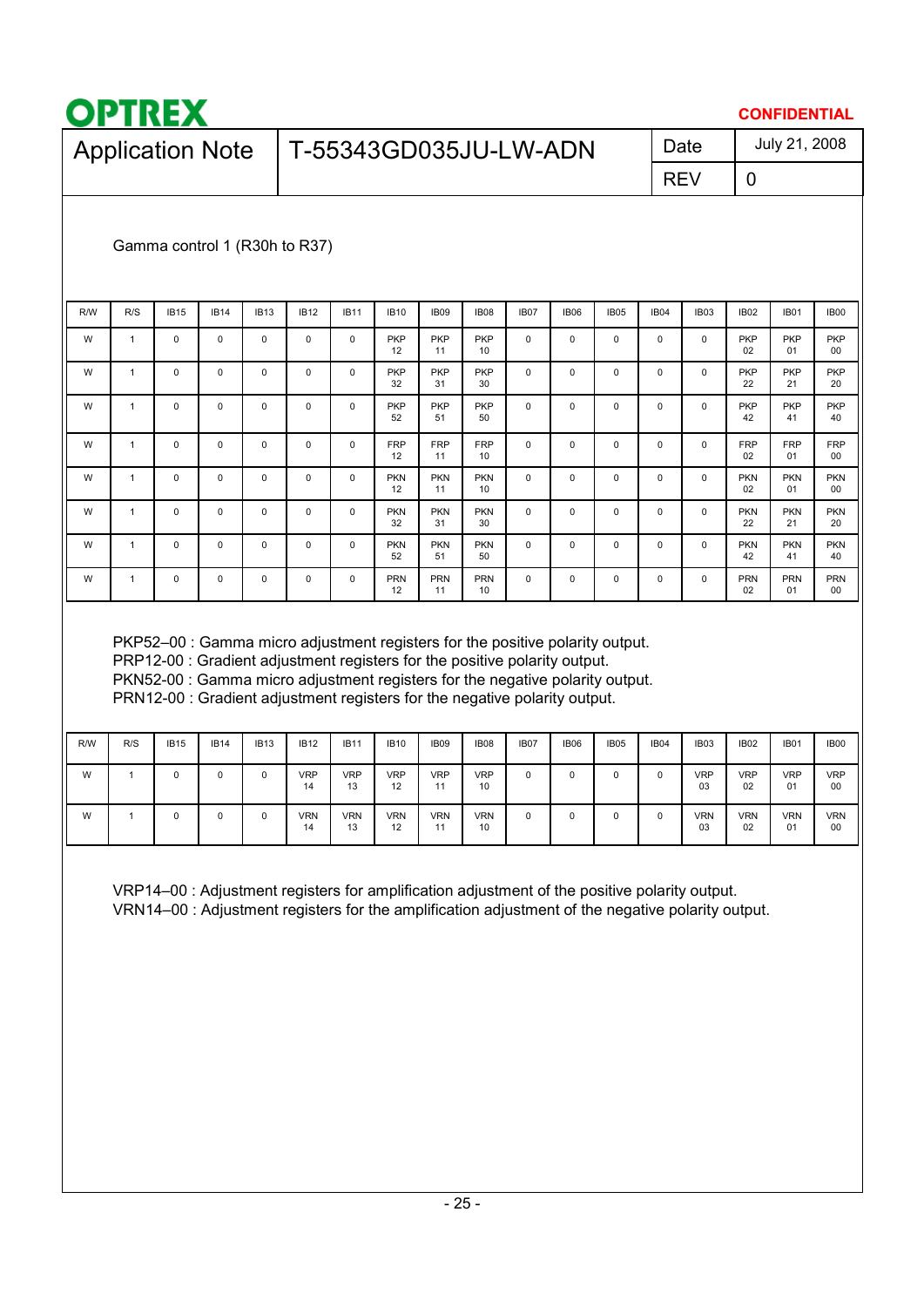|                       |            | <b>CONFIDENTIAL</b> |
|-----------------------|------------|---------------------|
| T-55343GD035JU-LW-ADN | Date       | July 21, 2008       |
|                       | <b>REV</b> |                     |
|                       |            |                     |

3.4 Example of driving the LCD Controller

You can use LCD controller for Digital RGB Interface.

Part Name: S1D13743 (Seiko Epson)

This manufacturers are presented for information only.

Optrex has not tested the performance and reliability of their products and makes no warranty to their fitness for use.

䋨2䋩Connection

Show the wiring between this LCD module and the LCD controller.

(Case1 18bits)

| This Module<br>Pin No. | Pin No.<br>S1D15743 | Symbol Name<br>(S1D side) | This Module<br>Pin No. | Pin No.<br>S1D15743 | Symbol Name<br>(S1D side) |
|------------------------|---------------------|---------------------------|------------------------|---------------------|---------------------------|
| $\mathbf{1}$           |                     | <b>RL</b>                 | 21                     | 38                  | DB10(VD8)                 |
| $\overline{2}$         |                     | TB                        | 22                     | 61                  | DB9(VD13)                 |
| 3                      | 8                   | DOTCLOCK (PCLK)           | 23                     | 56                  | DB8(VD12)                 |
| $\overline{4}$         | 5                   | VSYNC (VS)                | 24                     | 2など                 | GND                       |
| 5                      | 4                   | HSYNC (HS)                | 25                     | 62                  | DB7(DB5)                  |
| 6                      | 3                   | ENABLE (DE)               | 26                     | 57                  | DB6(DB4)                  |
| $\overline{7}$         | 60                  | DB23(VD21)                | 27                     | 54                  | DB5(DB3)                  |
| 8                      | 55                  | DB22(VD20)                | 28                     | 49                  | DB4(DB2)                  |
| 9                      | 50                  | DB21(VD19)                | 29                     | 43                  | DB3(DB1)                  |
| 10                     | 45                  | DB20(VD18)                | 30                     | 39                  | DB2(DB0)                  |
| 11                     | 40                  | DB19(VD17)                | 31                     | 62                  | DB1(DB5)                  |
| 12                     | 20                  | DB18(VD16)                | 32                     | 57                  | DB0(DB4)                  |
| 13                     | 60                  | DB17(VD21)                | 33                     | —                   | SDI                       |
| 14                     | 55                  | DB16(VD20)                | 34                     |                     | <b>SCL</b>                |
| 15                     | 2など                 | <b>GND</b>                | 35                     |                     | CS                        |
| 16                     | 61                  | DB15(VD13)                | 36                     |                     | <b>RESET</b>              |
| 17                     | 56                  | DB14(VD12)                | 37                     |                     | SDO                       |
| 18                     | 51                  | DB13(VD11)                | 38                     | 2など                 | GND                       |
| 19                     | 48                  | DB12(VD10)                | 39                     | 1など                 | VCC(PIOVDD)               |
| 20                     | 44                  | DB11(VD9)                 | 40                     | 1など                 | VCC(PIOVDD)               |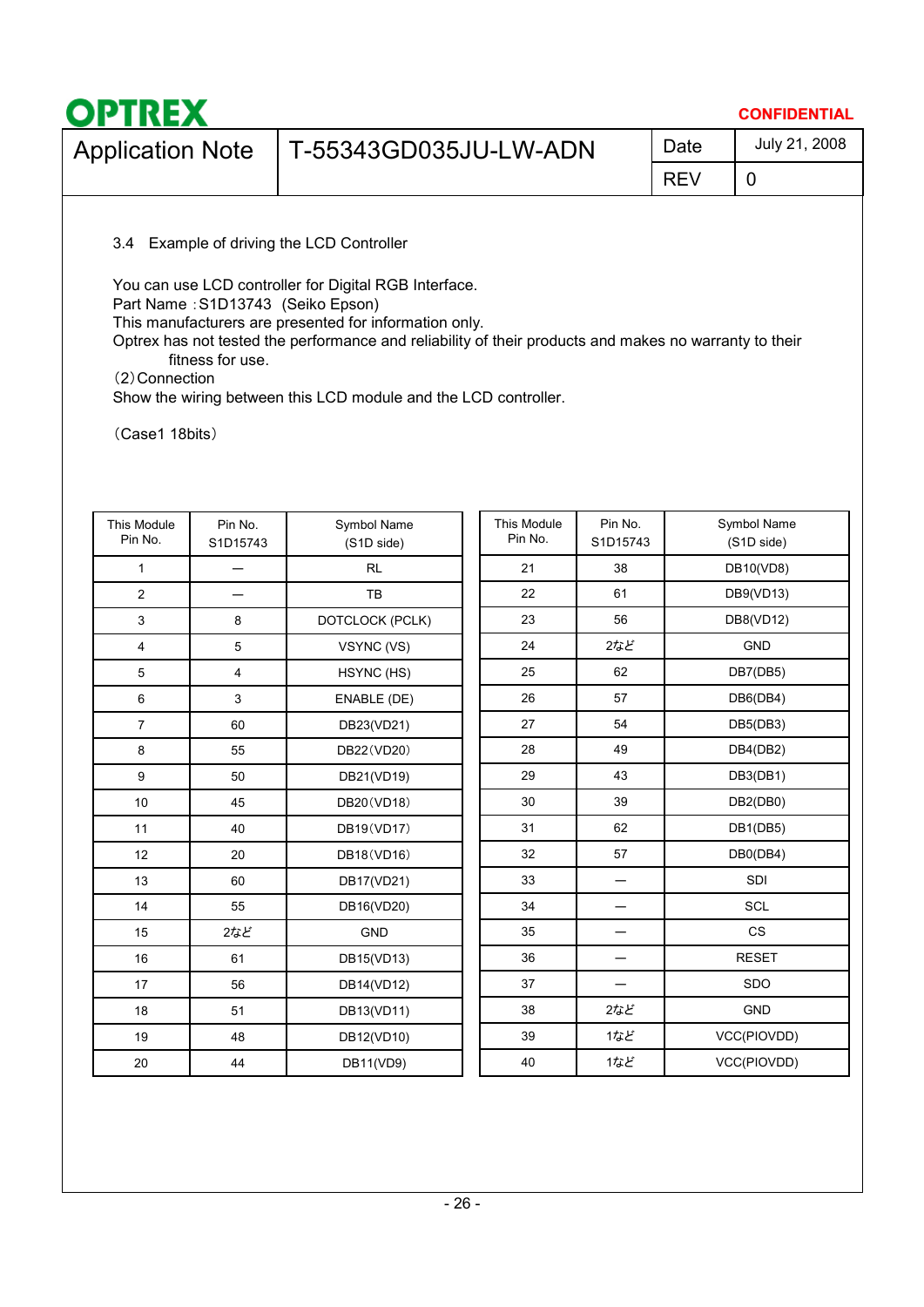

### **CONFIDENTIAL**

# Application Note  $\Big|$  T-55343GD035JU-LW-ADN  $\Big|$  Date

REV

0 July 21, 2008

### (Case2 24bits)

| This Module             | Pin No.  | Symbol Name     | This Module | Pin No.  | Symbol Name  |
|-------------------------|----------|-----------------|-------------|----------|--------------|
| Pin No.                 | S1D15743 | (S1D side)      | Pin No.     | S1D15743 | (S1D side)   |
| $\mathbf{1}$            |          | <b>RL</b>       | 21          | 48       | DB10(VD10)   |
| $\overline{\mathbf{c}}$ |          | TB              | 22          | 44       | DB9(VD9)     |
| 3                       | 8        | DOTCLOCK (PCLK) | 23          | 38       | DB8(VD8)     |
| 4                       | 5        | VSYNC (VS)      | 24          | 2など      | <b>GND</b>   |
| 5                       | 4        | HSYNC (HS)      | 25          | 21       | DB7(DB7)     |
| 6                       | 3        | ENABLE (DE)     | 26          | 63       | DB6(DB6)     |
| $\overline{7}$          | 12       | DB23(VD23)      | 27          | 62       | DB5(DB5)     |
| 8                       | 13       | DB22(VD22)      | 28          | 57       | DB4(DB4)     |
| 9                       | 60       | DB21(VD21)      | 29          | 54       | DB3(DB3)     |
| 10                      | 55       | DB20(VD20)      | 30          | 49       | DB2(DB2)     |
| 11                      | 50       | DB19(VD19)      | 31          | 43       | DB1(DB1)     |
| 12                      | 45       | DB18(VD18)      | 32          | 39       | DB0(DB0)     |
| 13                      | 40       | DB17(VD17)      | 33          | —        | SDI          |
| 14                      | 20       | DB16(VD16)      | 34          |          | SCL          |
| 15                      | 2など      | <b>GND</b>      | 35          |          | <b>CS</b>    |
| 16                      | 14       | DB15(VD15)      | 36          | —        | <b>RESET</b> |
| 17                      | 15       | DB14(VD14)      | 37          |          | SDO          |
| 18                      | 61       | DB13(VD13)      | 38          | 2など      | <b>GND</b>   |
| 19                      | 56       | DB12(VD12)      | 39          | 1など      | VCC(PIOVDD)  |
| 20                      | 51       | DB11(VD11)      | 40          | 1など      | VCC(PIOVDD)  |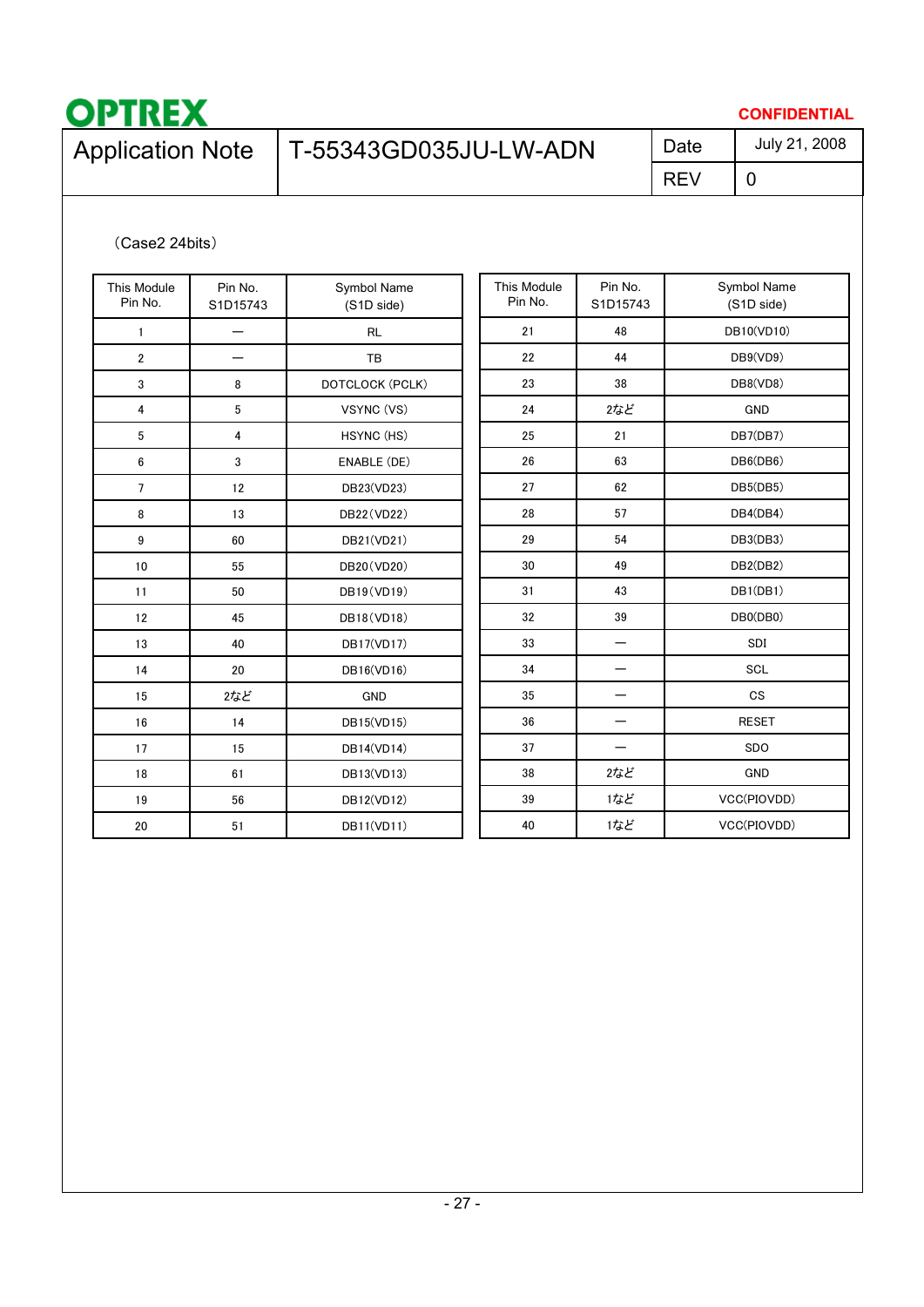| OPTREX                                                                                                                                                                                  |                                                                |           |                                  | <b>CONFIDENTIAL</b> |
|-----------------------------------------------------------------------------------------------------------------------------------------------------------------------------------------|----------------------------------------------------------------|-----------|----------------------------------|---------------------|
| <b>Application Note</b>                                                                                                                                                                 | T-55343GD035JU-LW-ADN                                          |           | Date                             | July 21, 2008       |
|                                                                                                                                                                                         |                                                                |           | <b>REV</b>                       | 0                   |
|                                                                                                                                                                                         |                                                                |           |                                  |                     |
| 5.4 C Code                                                                                                                                                                              |                                                                |           |                                  |                     |
| The following example scripts                                                                                                                                                           |                                                                |           |                                  |                     |
|                                                                                                                                                                                         |                                                                |           |                                  |                     |
| // 「PowerON_Sequence」 Power on setting<br>// 「PowerOFF_Sequence」 Power off setting<br>//「Display_output」 Image display setting                                                          | //Please use the header file for each development environment. |           |                                  |                     |
| void Transfer_S1D13743(short reg ,short data)                                                                                                                                           |                                                                |           |                                  |                     |
| //-----------------------<br>// index register write(intel80 16bit)                                                                                                                     |                                                                | //DC Low  | Pararel_16bitout(reg);           |                     |
| // instruction write(intel80 16bit)<br>set_bit( IO_DC );<br>}                                                                                                                           |                                                                | //DC High | Pararel_16bitout(data);          |                     |
| void Transfer_HX8238(short reg ,short data)<br>// index register write(SPI 24bit)<br>clear_bit(IO_CSB);<br>SPI_8bitout(HIBYTE(reg));<br>SPI_8bitout( LOBYTE(reg) );<br>set_bit(IO_CSB); | //DeviceID,RS=0,RW=0                                           | //CSB Low | SPI_8bitout(0x70);<br>//CSB High |                     |
| // instruction write(SPI 24bit)<br>clear_bit(IO_CSB);                                                                                                                                   | //DeviceID.RS=1.RW=0                                           | //CSB Low | SPI_8bitout(0x72);               |                     |
| SPI_8bitout(HIBYTE(data));<br>SPI 8bitout(LOBYTE(data));<br>set_bit(IO_CSB);<br>$\mathbf{I}$                                                                                            |                                                                |           | //CSB High                       |                     |
|                                                                                                                                                                                         |                                                                |           |                                  |                     |
|                                                                                                                                                                                         |                                                                |           |                                  |                     |
|                                                                                                                                                                                         |                                                                |           |                                  |                     |
|                                                                                                                                                                                         |                                                                |           |                                  |                     |
|                                                                                                                                                                                         |                                                                |           |                                  |                     |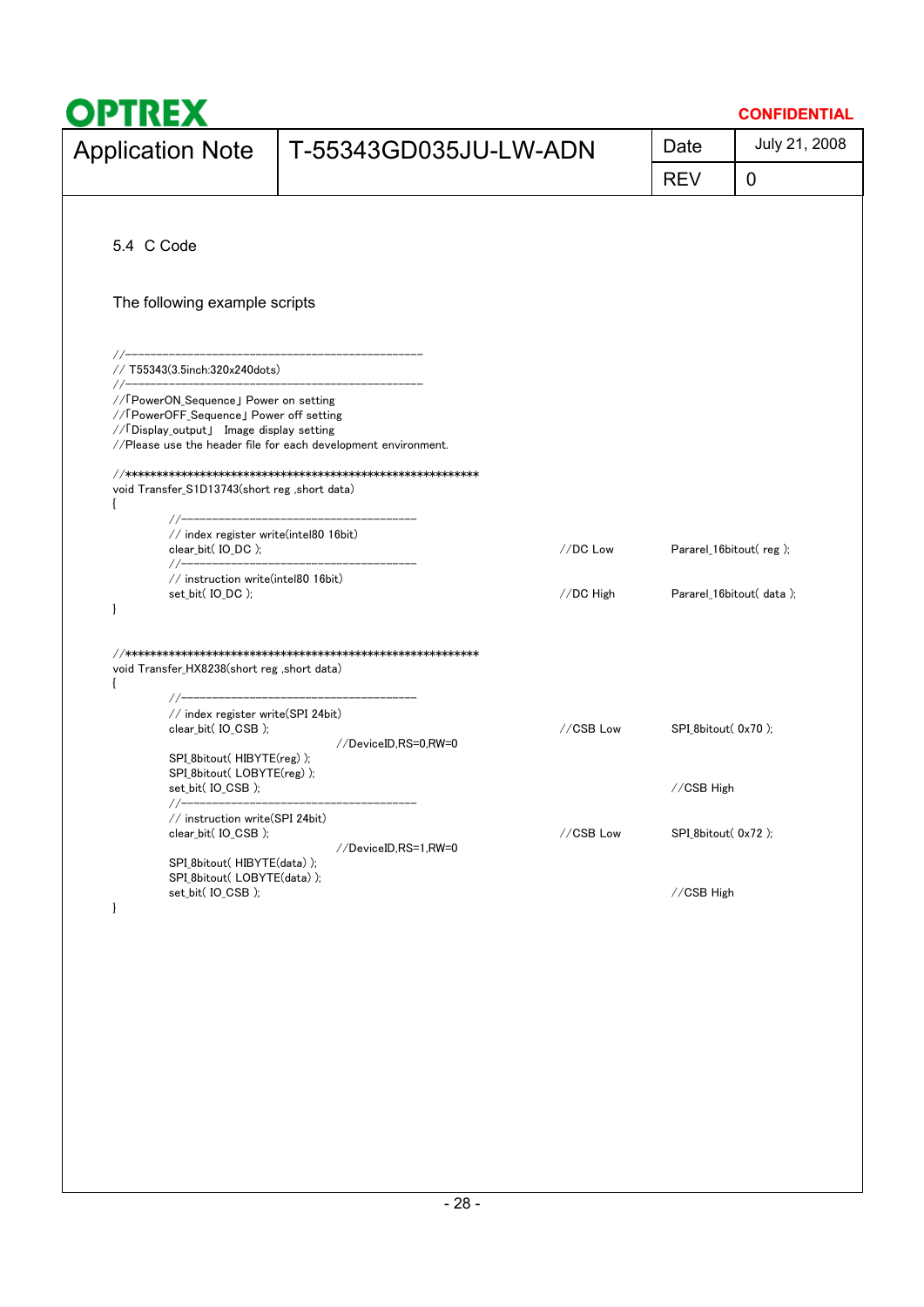|                                                                                                                                                                                                                                                                                                                                   |                                                                                                                                                                                                                                                                                                                                                                                                                                                                                                                                                                                                                                                                                                                                                                                                                                                                                                                                                                                                                                                                                                                                                                                                                                                                                                                                                                                                                                                                                                                                                                                                                                                                                                                                                    |              |                | <b>CONFIDENTIAL</b> |
|-----------------------------------------------------------------------------------------------------------------------------------------------------------------------------------------------------------------------------------------------------------------------------------------------------------------------------------|----------------------------------------------------------------------------------------------------------------------------------------------------------------------------------------------------------------------------------------------------------------------------------------------------------------------------------------------------------------------------------------------------------------------------------------------------------------------------------------------------------------------------------------------------------------------------------------------------------------------------------------------------------------------------------------------------------------------------------------------------------------------------------------------------------------------------------------------------------------------------------------------------------------------------------------------------------------------------------------------------------------------------------------------------------------------------------------------------------------------------------------------------------------------------------------------------------------------------------------------------------------------------------------------------------------------------------------------------------------------------------------------------------------------------------------------------------------------------------------------------------------------------------------------------------------------------------------------------------------------------------------------------------------------------------------------------------------------------------------------------|--------------|----------------|---------------------|
| <b>Application Note</b>                                                                                                                                                                                                                                                                                                           | T-55343GD035JU-LW-ADN                                                                                                                                                                                                                                                                                                                                                                                                                                                                                                                                                                                                                                                                                                                                                                                                                                                                                                                                                                                                                                                                                                                                                                                                                                                                                                                                                                                                                                                                                                                                                                                                                                                                                                                              |              | Date           | July 21, 2008       |
|                                                                                                                                                                                                                                                                                                                                   |                                                                                                                                                                                                                                                                                                                                                                                                                                                                                                                                                                                                                                                                                                                                                                                                                                                                                                                                                                                                                                                                                                                                                                                                                                                                                                                                                                                                                                                                                                                                                                                                                                                                                                                                                    |              | <b>REV</b>     | 0                   |
| // The reference setting of Power On<br>320x240dots 18-bit TFT panel<br>$\frac{1}{2}$<br>$CoreVdd = PLLVdd = 1.50V$ input<br>$\frac{1}{2}$<br>$IOVdd = PIOVdd = 3.30V input$<br>$\frac{1}{2}$<br>$CLKI = 4.096MHz$<br>$\frac{1}{2}$<br>$\frac{1}{2}$<br>$SYSCLK = 49.152MHz$<br>void PowerON_Sequence(void)<br>clear_bit(IO_RES); |                                                                                                                                                                                                                                                                                                                                                                                                                                                                                                                                                                                                                                                                                                                                                                                                                                                                                                                                                                                                                                                                                                                                                                                                                                                                                                                                                                                                                                                                                                                                                                                                                                                                                                                                                    | //Reset Low  | $delay_ms(1);$ |                     |
| set_bit( IO_RES );<br>delay $ms(10)$ ;<br>//=======================                                                                                                                                                                                                                                                               |                                                                                                                                                                                                                                                                                                                                                                                                                                                                                                                                                                                                                                                                                                                                                                                                                                                                                                                                                                                                                                                                                                                                                                                                                                                                                                                                                                                                                                                                                                                                                                                                                                                                                                                                                    | $//1ms$ wait | //Reset High   | $//10ms$ wait       |
| // S1D13743 intialize<br>//-------- CLK configuraion --------<br>$\frac{1}{2}$ //------- Panel configuraion -<br>$//1$ clk $(R6, G6, B6) = 18$ bit<br>//-------- GPIO configuraion --------<br>//GPIO0=RL, GPIO1=TB                                                                                                               | Transfer_S1D13743(0x56 ,0x02);//REG[56h] enter sleep mode<br>Transfer S1D13743(0x04 ,0x03); //REG[04h] PLL M-divider<br>//PLLin=CLKI/4=1.024MHz<br>Transfer_S1D13743(0x06 ,0xf8); //REG[06h] PLL setting 0<br>Transfer_S1D13743(0x08 ,0x80);//REG[08h] PLL setting 1<br>Transfer S1D13743(0x0a ,0x28); //REG[0Ah] PLL setting 2<br>Transfer_S1D13743(0x0c ,0x00);//REG[0Ch] PLL setting 3<br>Transfer_S1D13743(0x0e ,0x2f); //REG[0Eh] PLL setting 4<br>//LL=48 PLLCLK=49.152MHz<br>Transfer_S1D13743(0x12,0x31);//REG[12h] Clock source select<br>//PCLK=7.022MHz SYSCLK=49.152MHz<br>//FLM = 7.022MHz/(320+88)/(240+22) = 65.69Hz<br>Transfer_S1D13743(0x14,0x00);//REG[14h] Panel Type<br>$//$ 0b:18bit /1b:24bit<br>Transfer_S1D13743(0x16 ,0x28);//REG[16h] Horizontal display width<br>$//HDP = 320$<br>Transfer S1D13743(0x18,0x58);//REG[18h] Horizontal non-display period<br>$//HNDP = 88$<br>Transfer_S1D13743(0x1a,0xf0); //REG[1Ah] Vertical display height 0<br>Transfer_S1D13743(0x1c,0x00);//REG[1Ch] Vertical display height 1<br>$//VDP = 240$<br>Transfer_S1D13743(0x1e ,0x16); //REG[1Eh] Vertical non-display period<br>$//VNDP = 22$<br>Transfer_S1D13743(0x20 ,0x10);//REG[20h] HS pulse width<br>$//$ HSW = 16 pixels<br>Transfer S1D13743(0x22 ,0x20);//REG[22h] HS pulse start position<br>$//HPS = 32 pixels$<br>Transfer_S1D13743(0x24 ,0x02);//REG[24h] VS pulse width<br>$//VSW = 2$ lines<br>Transfer_S1D13743(0x26 ,0x04);//REG[26h] VS pulse start position<br>$//VPS = 4$ lines<br>Transfer_S1D13743(0x28 ,0x80); //REG[28h] PCLK polarity<br>//80h:<br>Transfer_S1D13743(0x2a, 0x02);<br>//REG[2Ah] Input mode<br>//RGB 6:6:6<br>Transfer_S1D13743(0x5a ,0x03);//REG[5Ah] GPIO configuration<br>$//b1-0$ output |              |                |                     |
| $delay_ms(10)$ ;                                                                                                                                                                                                                                                                                                                  | Transfer_S1D13743(0x5c ,0x03);//REG[5Ch] GPIO port<br>$//TB=1$ , RL=1<br>Transfer_S1D13743(0x56 ,0x00);//REG[56h] disable sleep mode<br>$//10ms$ wait                                                                                                                                                                                                                                                                                                                                                                                                                                                                                                                                                                                                                                                                                                                                                                                                                                                                                                                                                                                                                                                                                                                                                                                                                                                                                                                                                                                                                                                                                                                                                                                              |              |                |                     |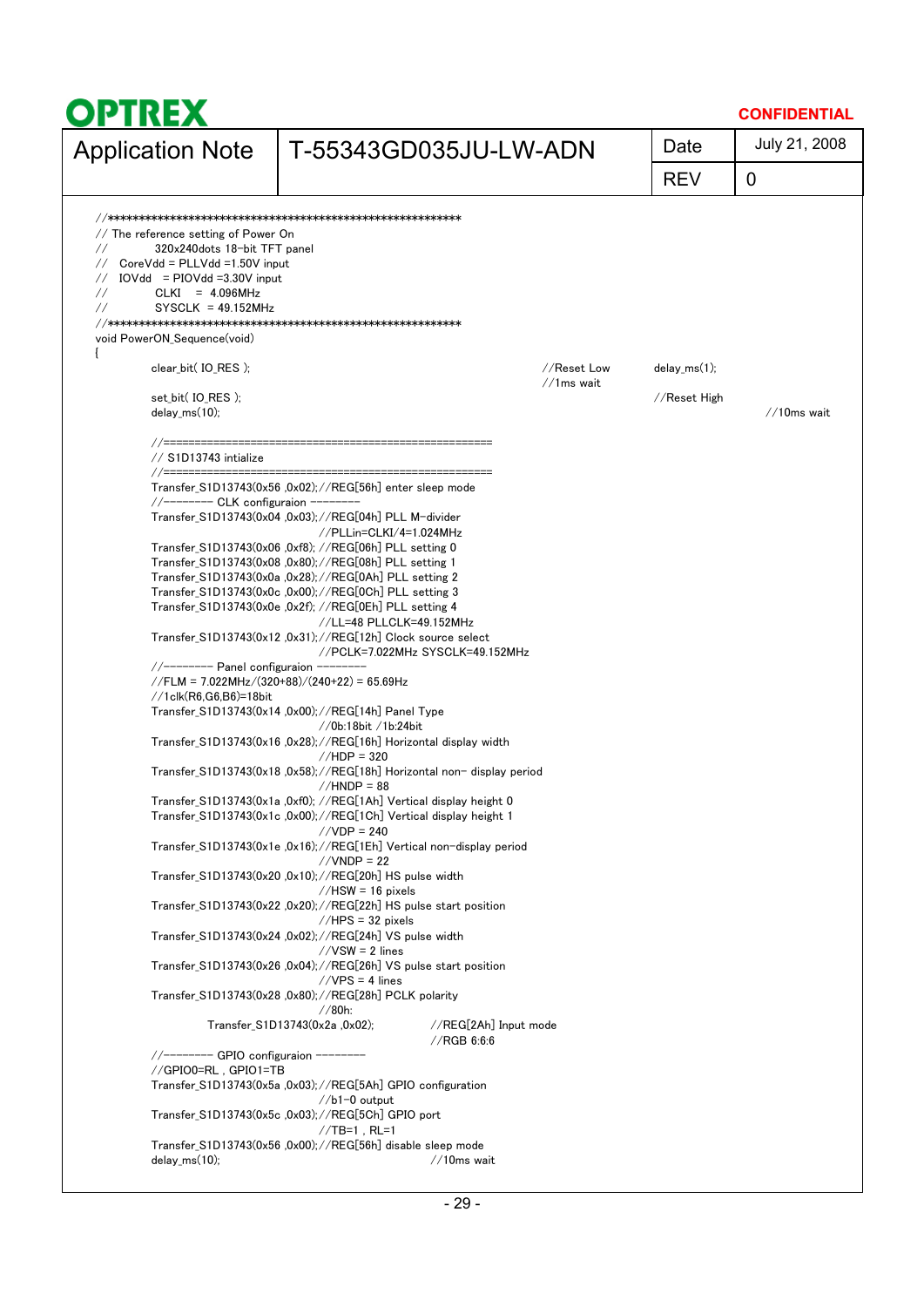|                                                                                                                                                                                                                                                                         |                                                                                                  |                                                                                                                                                                                                                                  | Date       | July 21, 2008 |
|-------------------------------------------------------------------------------------------------------------------------------------------------------------------------------------------------------------------------------------------------------------------------|--------------------------------------------------------------------------------------------------|----------------------------------------------------------------------------------------------------------------------------------------------------------------------------------------------------------------------------------|------------|---------------|
| <b>Application Note</b>                                                                                                                                                                                                                                                 |                                                                                                  | T-55343GD035JU-LW-ADN                                                                                                                                                                                                            | <b>REV</b> | 0             |
|                                                                                                                                                                                                                                                                         |                                                                                                  |                                                                                                                                                                                                                                  |            |               |
|                                                                                                                                                                                                                                                                         |                                                                                                  |                                                                                                                                                                                                                                  |            |               |
| // HX8238 intialize<br>//============                                                                                                                                                                                                                                   |                                                                                                  |                                                                                                                                                                                                                                  |            |               |
|                                                                                                                                                                                                                                                                         | Transfer HX8238(0x1e ,0x00d0); //REG[1Eh] power control 4                                        |                                                                                                                                                                                                                                  |            |               |
| ł                                                                                                                                                                                                                                                                       | //nOTP=1,VCM=1010000b<br>Transfer_HX8238(0x05 ,0xbcc4);//REG[05h] function control<br>$//$ DEP=1 |                                                                                                                                                                                                                                  |            |               |
| // The reference setting of Power Off<br>void PowerOFF_Sequence(void)                                                                                                                                                                                                   |                                                                                                  |                                                                                                                                                                                                                                  |            |               |
|                                                                                                                                                                                                                                                                         | Transfer_S1D13743(0x56 ,0x02);//REG[56h] enter sleep mode                                        |                                                                                                                                                                                                                                  |            |               |
| delay_ms $(100)$ ;<br>clear bit(IO RES);                                                                                                                                                                                                                                |                                                                                                  | $//100ms$ wait<br>//Reset Lowl                                                                                                                                                                                                   |            |               |
|                                                                                                                                                                                                                                                                         |                                                                                                  | //REG[38h] Window X Start Position0                                                                                                                                                                                              |            |               |
| Transfer_S1D13743(0x38,0x00);<br>Transfer_S1D13743(0x3a,0x00);<br>Transfer_S1D13743(0x3c,0x00);<br>Transfer_S1D13743(0x3e,0x00);<br>Transfer S1D13743(0x40 , LOBYTE(xdot-1));<br>$Transfer\_S1D13743(0x42, HIBYTE(xdot-1));$<br>Transfer_S1D13743(0x44,LOBYTE(ydot-1)); |                                                                                                  | //REG[3Ah] Window X Start Position1<br>//REG[3Ch] Window Y Start Position0<br>//REG[3Eh] Window Y Start Position1<br>//REG[40h] Window X End Position0<br>//REG[42h] Window X End Position1<br>//REG[44h] Window Y End Position0 |            |               |
| Transfer_S1D13743(0x46, HIBYTE(ydot-1));                                                                                                                                                                                                                                |                                                                                                  | //REG[46h] Window Y End Position1                                                                                                                                                                                                |            |               |
| clear_bit( IO_DC );                                                                                                                                                                                                                                                     | Pararel_16bitout(0x48);                                                                          | //DC Low<br>//REG[48h]                                                                                                                                                                                                           |            |               |
| set bit(IO DC);<br>//-------- bit map data out ----------<br>$y \le y$ dot; $y$ ++) {                                                                                                                                                                                   |                                                                                                  | //DC High<br>// 1dot=18bpp=RRRRRRxx GGGGGGxx BBBBBBxx // 1dot=24bpp=RRRRRRRR GGGGGGGG BBBBBBBB                                                                                                                                   |            | for $(y=0;$   |
|                                                                                                                                                                                                                                                                         | $for(x=0; x\le xdet; x+=2)$                                                                      | Pararel_16bitout( $($ Reg(x ,y) $\lt\lt 8$ )(Green(x ,y));<br>Pararel_16bitout( $\left($ Blue(x ,y) $\left(\frac{8}{8}\right)$ Red(x+1,y));<br>Pararel_16bitout( (Green(x+1,y) << 8) ( Blue(x+1,y));                             |            |               |
| $\mathbf{I}$<br>$\mathcal{L}$                                                                                                                                                                                                                                           |                                                                                                  |                                                                                                                                                                                                                                  |            |               |
|                                                                                                                                                                                                                                                                         |                                                                                                  |                                                                                                                                                                                                                                  |            |               |